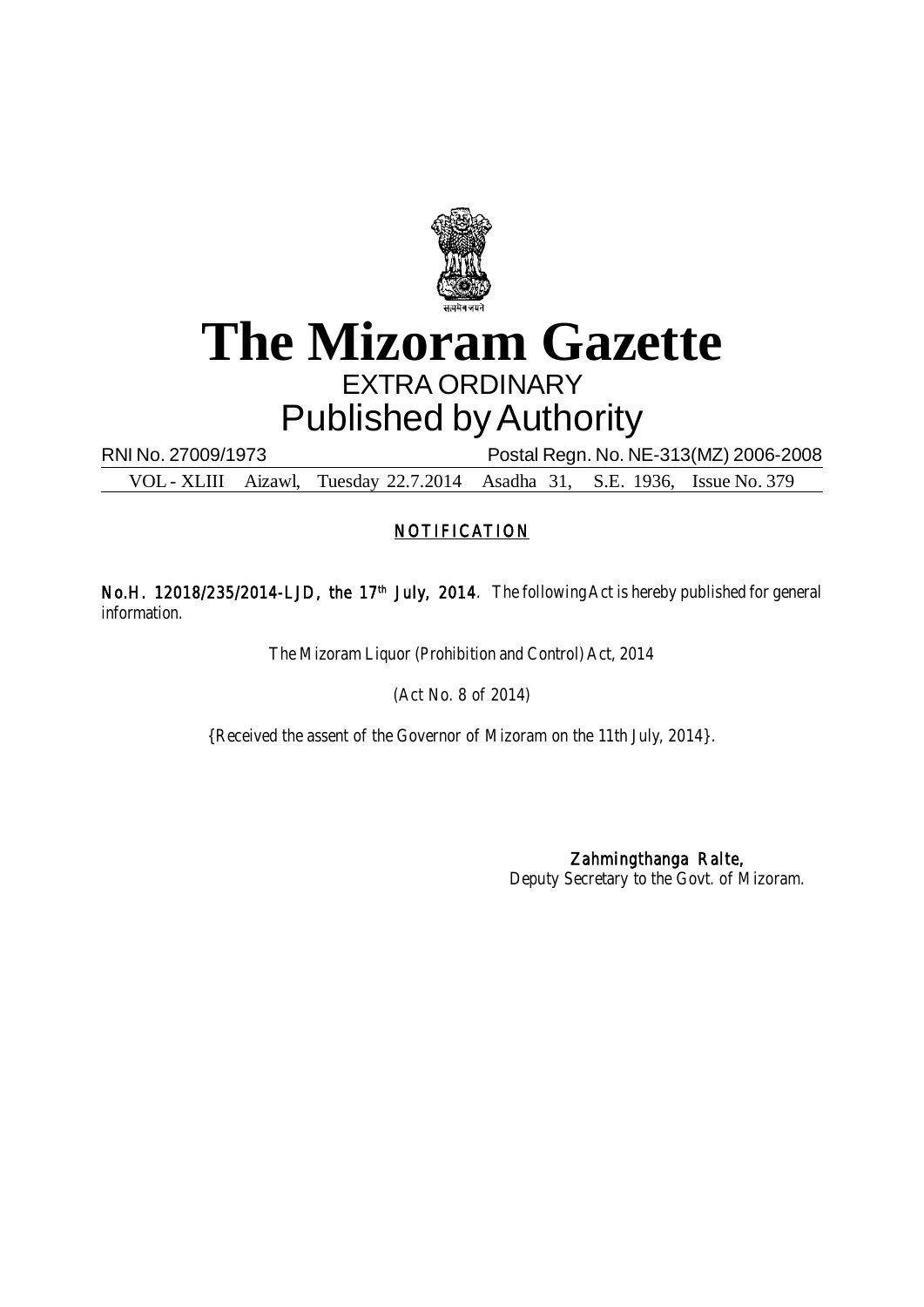## The Mizoram Liquor (Prohibition and Control) Act, 2014

AN **ACT** 

To prohibit and control the production, manufacture, possession, transport, import, export, purchase, sale and consumption of intoxicating liquor and to provide for the imposition of excise duty thereon in the State of Mizoram and for matters connected therewith.

It is enacted by the Legislative Assembly of the State of Mizoram in the Sixty Fifth Year of the Republic of India as follows :-

## CHAPTER – I **PRELIMINARY**

## 1. Short title, extent and commencement:

- (1) This Act may be called the Mizoram Liquor (Prohibition and Control) Act, 2014.
- (2) It shall extend to the whole of the State of Mizoram, except the three autonomous districts namely Chakma Autonomous district, Lai Autonomous district and Mara Autonomous district constituted under the Sixth Schedule to the Constitution of India.
- (3) It shall come into force on such date as the Government may, by notification in the Official Gazette, appoint in this behalf.

## 2. Definitions:

In this Act, unless the context otherwise requires :-

- (1)  $"Act"$  means the Mizoram Liquor (Prohibition and Control) Act, 2014;
- (2)  $Bar'$  mean a retail business establishment that serves alcoholic drinks beer, wine, liquor, and cocktails – for consumption on the premises.
- (3) *"Beer"* means and includes ale, stout, port and all other alcoholic beverage usually made from malt or grain;
- (4) "Bonded Warehouse" means a licenced private bonded warehouse or a public bonded warehouse or established by Government under this Act for storing liquor on which duty has not been paid;
- (5) "Bottling Plant" means premises where bottling of liquor is done and includes every place therein where it is stored or wherefrom it is issued;
- (6) "Brewery" means premises where beer is manufactured and includes every place therein where beer is stored or wherefrom it is issued;
- (7) *"Club"* means a society of persons associated together for social intercourse for the promotion of politics, sports arts and science or literature or for any purpose except the acquisition of gain and where the same be registered under the Companies Act, 1956 (Central Act 1 of 1956), the Mizoram Co-operative Societies Act, 1991 (Mizoram Act, 1991) or under any act relating to Co-operative Societies in force in Mizoram, or the Mizoram Societies Registration Act, 2005 or otherwise incorporated or not;
- (8)  $"Commissioner"$  means the Commissioner of Excise & Narcotics appointed by the Government;
- $(9)$  "Company" means a body corporate and includes a firm, a licenced vendor or other association of individual.
- (10) "Country liquor" means and includes intoxicating liquor distilled and fermented from agricultural produce;
- (11) "Denatured alcohol" means alcohol so mixed with another substance in order to render the mixture unfit for human consumption whether as a beverage, or internally as a medicine;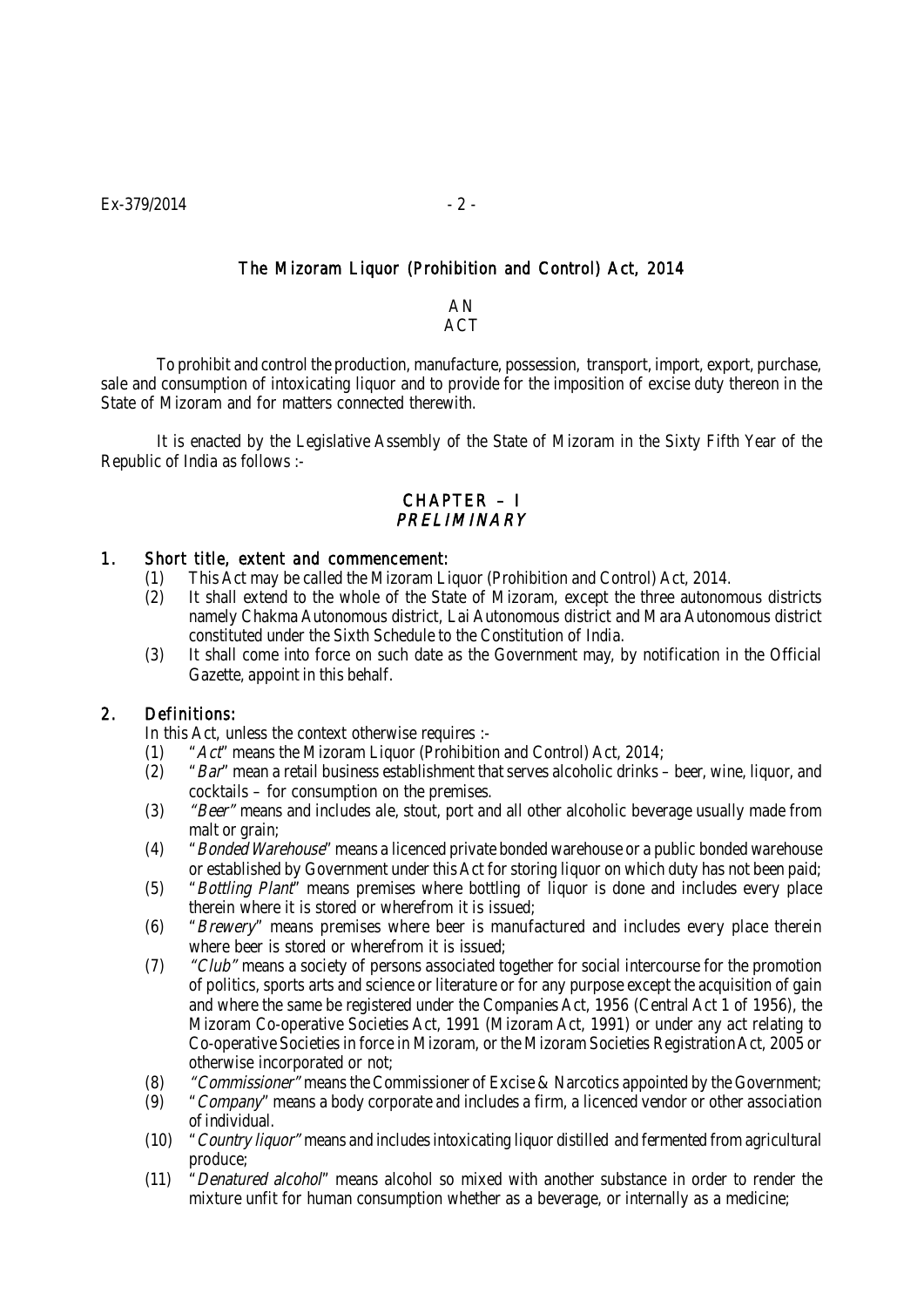- (12) "Distillery" means premises where spirit is manufactured and includes every place therein where it is stored or wherefrom it is issued;
- (13) *"Duty"* or "Countervailing Duty" means the duty of Excise or countervailing duty, as the case may be, mentioned in entry 51 in List II of the Seventh Schedule to the Constitution;
- (14) "Excisable article" means
	- (a) any liquor for human consumption and spirituous preparations, not being a medicinal preparation or a toilet preparation under the Medicinal and Toilet Preparations (Excise Duties) Act, 1955 (Central Act 16 of 1955) or
	- $(b)$  Any intoxicating liquor or substance;
- (15) *"Excise Officer"* means any officer subordinate to the Commissioner and any Excise  $\&$ Narcotics Officer invested with powers under this Act;
- (16) "Excise Station" means any Excise & Narcotics Station established by the Government;
- (17) *"Excise Duty"* means revenue collected from any duty, fee, tax, penalty, payment (other than a fine imposed by a Court of Law) or confiscation imposed, made or ordered under any provision of this Act, or under any other law for the time being in force relating to alcoholic liquor or intoxicants;
- (18) *"Export"* means to take out of the State of Mizoram, otherwise than across a Customs frontier as defined by the Central Government;
- (19) "Foreign liquor" means any liquor imported by land, sea or air into India;
- (20) "Government" means the State Government of Mizoram;
- (21) *"Holder of a licence"* includes a person whose bid, tender or application for a licence, permit or pass has been accepted by the Commissioner or any Excise Officer empowered to grant such licence, permit or pass although such person may not in fact have received the licence, permit or pass;
- (22) *"Import"* means to bring into the State of Mizoram, otherwise than across a Customs frontier as defined by the Central Government;
- (23) *"Intoxicant"* means any intoxicating substance but does not include a medicinal preparation or a toilet preparation under the Medicinal and Toilet Preparations (Excise Duties) Act, 1955 (Central Act 16 of 1955);
- (24) "Intoxicating liquor" means any liquor and includes Zu, Rakzu, Tinzu, Zupui, Zufang, all liquid consisting of or containing alcohol and any other substance which the Government may, by notification, declare to be liquor for the purpose of this Act but does not include any medicinal preparation or any toilet preparation under the Medicinal and Toilet Preparations (Excise Duties) Act, 1955 (Central Act 16 of 1955);
- (25) "Licence" means any licence issued by the competent authority under this Act;
- (26) *"Manufacture"* includes every process, whether natural or artificial, by which any intoxicating liquor is produced or prepared, redistillation and every process for the rectification, flavouring, blending, colouring or bottling of liquor;
- (27) "Notification" means a notification published in the official gazette;
- (28) "Nuisance" includes any act, which causes or is likely to cause injury, danger, annoyance or offence to the sense of sight, smell or hearing, or which is or may be dangerous to life or property;
- (29) *"Pass"* means any pass issued by the competent authority under this Act;
- (30) *"Permit"* means any permit issued by the competent authority under this Act;
- (31) "Place" includes a house, building, shop, tent, vessel, raft and vehicle;
- (32) *"Public place"* means any public conveyance, hotel, shop, or any other place intended for use by, or accessible to the public;
- (33) "Prescribed" means prescribed by rules or notifications made under this Act;
- (34) "Registered Medical Practitioner" means a person registered under the Indian Medical Council Act, 1956;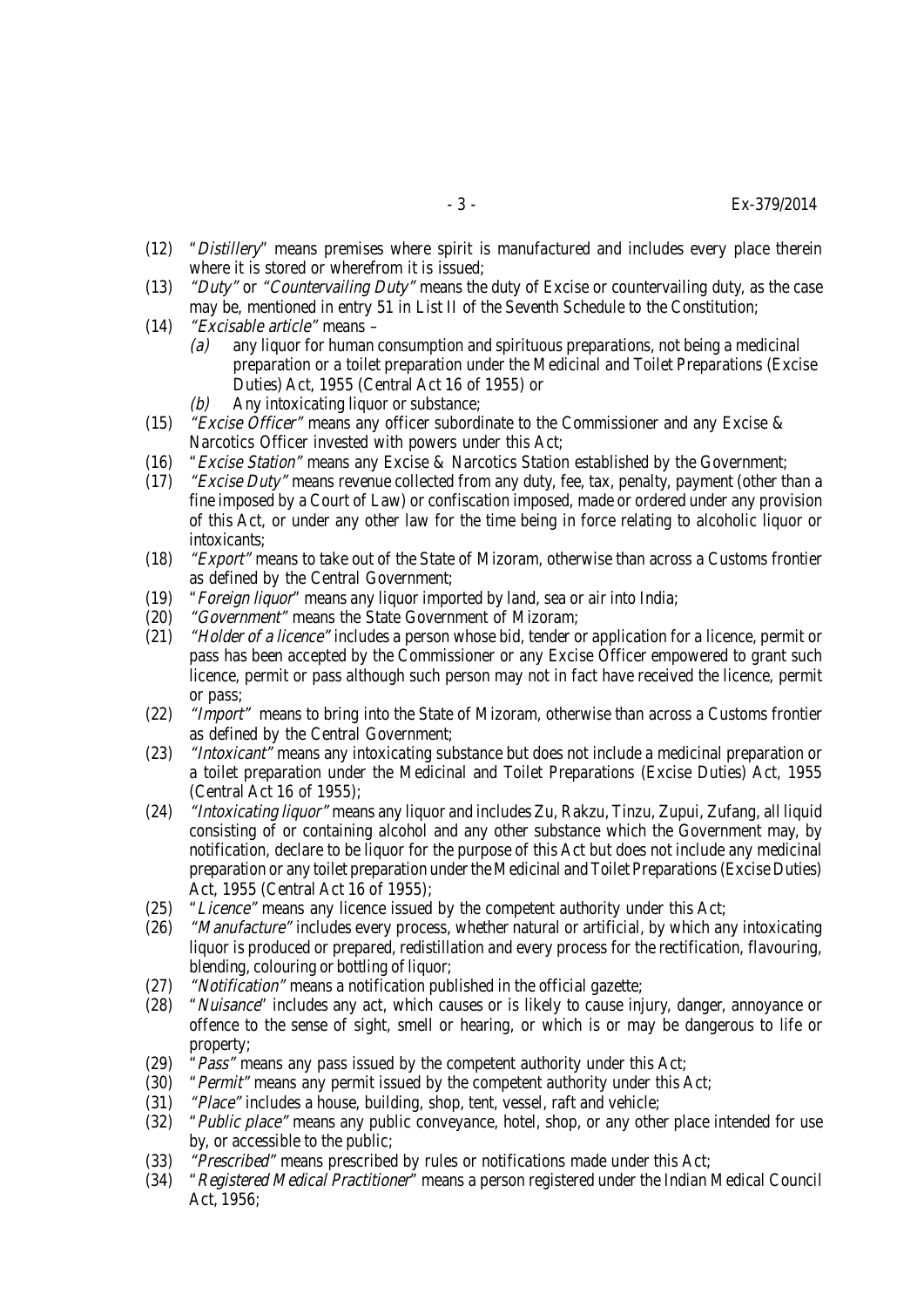#### $Ex - 379/2014$  - 4 -

- (35) *"Sell"* means any transfer of ownership including barter;
- (36) "Spirit" means any liquor containing alcohol obtained by distillation, whether it is denatured or not and includes "Rakzu";
- (37) "State" means the State of Mizoram and it shall include any State or Union Territory in India;
- (38) *"To bottle"* means to transfer liquor from a cask or other vessel to a bottle or other receptacle for the purpose of sale, whether any process of rectification be employed or not; and includes rebottling;
- (39) "Transport" means to move liquor from one place to another within Mizoram;
- (40) "Wine" means fermented juice of apple, ginger, grape, guava, passion fruit, peach, pear or pineapple, or any other fruits, as may be notified by the Government;
- (41) "Winery" means premises where wine is manufactured and includes every place therein where wine is stored or wherefrom it is issued.
- (42)  $\gamma$   $Zu$ " means any rice, millet or other grain fermented naturally from itself or with some foreign or artificial substance, whether mixed with any liquid or not, and any liquid obtained therefrom, whether diluted or undiluted.

## CHAPTER – II MANUFACTURE, POSSESSION AND SALE

## 3. Establishment or Licensing of distilleries, breweries, wineries, bottling plants and bonded warehouses:

The Commissioner, with the sanction of the Government and on such conditions as may be imposed and such fee as may be prescribed, may –

- (1) issue licence for a distillery in which liquor may be manufactured;
- (2) issue licence for a brewery;
- (3) issue licence for a winery;
- (4) issue licence for establishment of bottling plant for liquor;
- (5) establish or issue licence for a bonded warehouse wherein any intoxicating liquor may be deposited and kept without payment of duty;
- (6) issue licence for retail sale of liquor;
- (7) issue licence for bar;
- (8) discontinue any distillery, brewery, winery, bottling plant, bonded warehouse, retail shop, or bar so established;
- Note:Any club which has transactions with its members in respect of foreign liquor shall be deemed to be conducting retail sale and shall be required to obtain a licence under this Act on payment of such fees and subject to such restrictions and on such conditions as may be prescribed.

## 4 . Licence, permit or pass required for depositing or keeping intoxicating liquor in bonded warehouse or other place of storage:

No person shall, except under the authority and subject to the terms and conditions of a licence, permit or pass granted in that behalf by the Commissioner or any other officer authorized by him, deposit or keep any intoxicating liquor in any bonded warehouse or other place of storage.

## 5. Payment of duty on removal from distillery, brewery, winery, bottling plant, bonded warehouse or other place of storage:

No intoxicating liquor shall be removed from any distillery, brewery, winery, bottling plant, bonded warehouse or other place of storage licenced, established or authorized under this Act, unless the duty or fee, if any payable under Chapter V or Chapter VI has been paid or a bond has been executed for the payment thereof.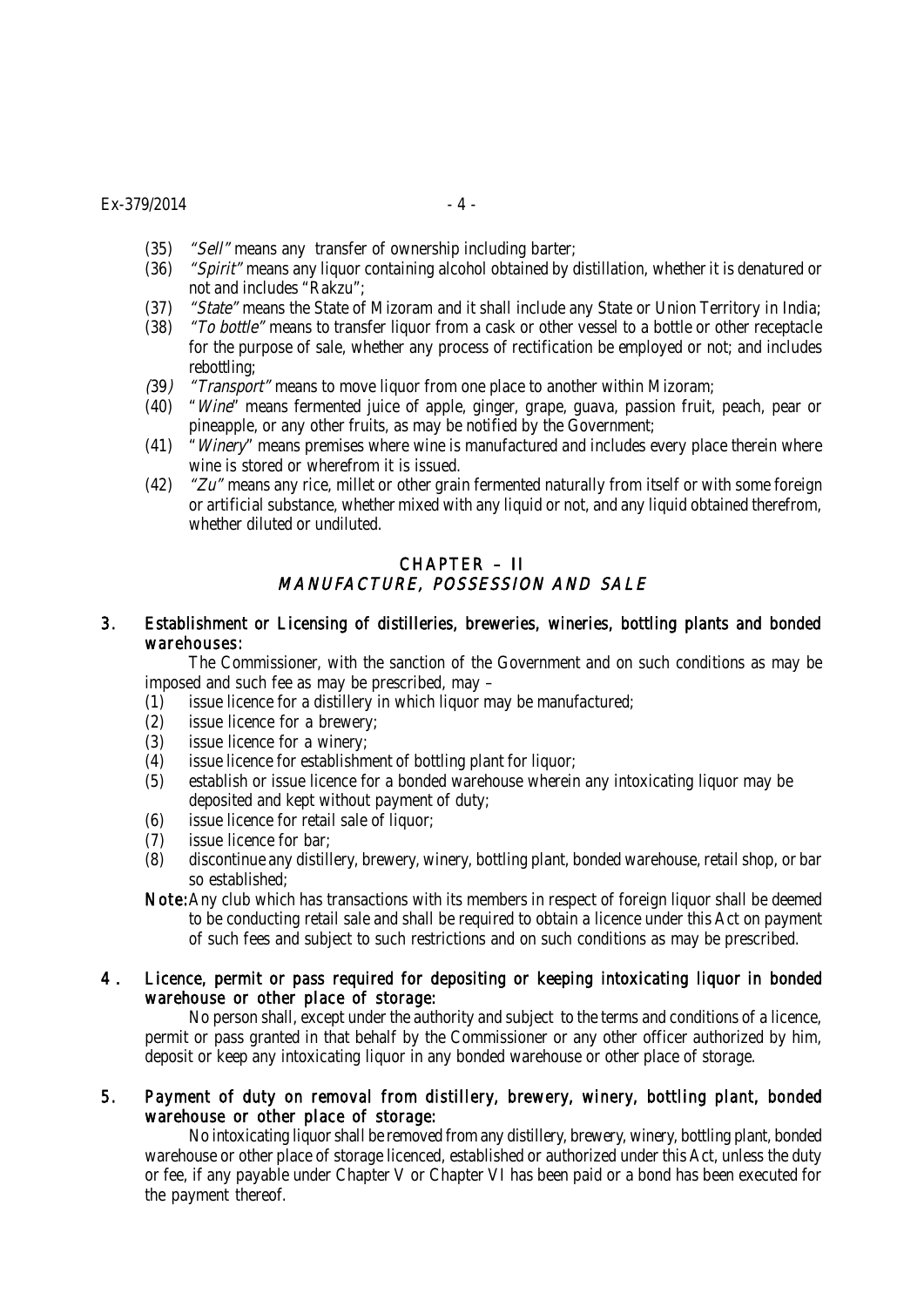#### 6. Maintenance and use of measures, weights and instruments by a licencee:

Every person who manufactures, bottles or sells any intoxicating liquor under a licence granted under this Act–

- (a) shall supply himself with such standard measures, standard weights, measuring instruments and weighing instruments duly verified and approved by the Commissioner and such other instruments as the Commissioner may prescribe and shall keep the same in good condition; and
- (b) when such measures, weights and instruments have been so prescribed, shall, on the requisition of any Officer referred to in Section 29, measure, weight or test any intoxicating liquor in his possession, at such time and in such manner as such officer may require.

## 7. Retail and wholesale :

The Government may by notification, declare what quantity of any intoxicating liquor shall, for the purposes of this Act, be the limit of a retail sale.

## 8. Limit of possession:

- (1) No person shall possess or sell any quantity of intoxicating liquor, in excess of such quantity as the Government may declare to be the limit of a retail sale or possession, except under a permit specially granted by the Government in this behalf.
- (2) Subject to the provisions of rules made under this Act, the provision of sub-section (1) shall not apply to–
	- (a) any foreign liquor which is in the lawful possession of any common carrier or warehouseman as such, or
	- (b) any foreign liquor which has been purchased lawfully by any person for his bona fide private consumption and not for sale.
- (3) A person licenced to manufacture, possess or sell any intoxicating liquor shall not have in his possession at any place other than that authorized by his licence, permit or pass, any quantity of any intoxicating liquor in excess of such quantity as the Government has declared to be the limit of a retail sale, except under a permit granted by the Commissioner in this behalf.

## 9. Grant of exclusive privilege of manufacture and sale of country liquor:

- (1) The Commissioner, with previous sanction of the Government, may grant to any person, on such conditions and for such period as it may thinks fit, the exclusive privilege –
	- (a) of manufacturing or supplying by wholesale or retail, any country liquor within any specified local area.
	- (b) of selling by wholesale or retail, any country liquor within any specified local area.
- (2) No grantee of any privilege under sub-section (1) shall exercise the same unless or until he has obtained a licence, permit or pass in this behalf from the Commissioner.

## 10. Transfer of exclusive privilege:

- (1) A grantee of an exclusive privilege under Section 9 shall not let or assign the same or any portion thereof unless he is expressly authorized by a condition made under that section to do so.
- (2) Such letting or assignment shall be made only to a person approved by the Commissioner.
- (3) The lessee or assignee shall not exercise any rights as such unless and until the Commissioner has, upon his application granted him a permit to do so.

#### 11. Power to declare dry days:

The Commissioner may, by order declare any day, or days as dry day, or days for the whole of Mizoram to which this Act applies or for any local area comprised therein in which sale and consumption of any intoxicating liquor shall be prohibited and no liquor shop shall be opened.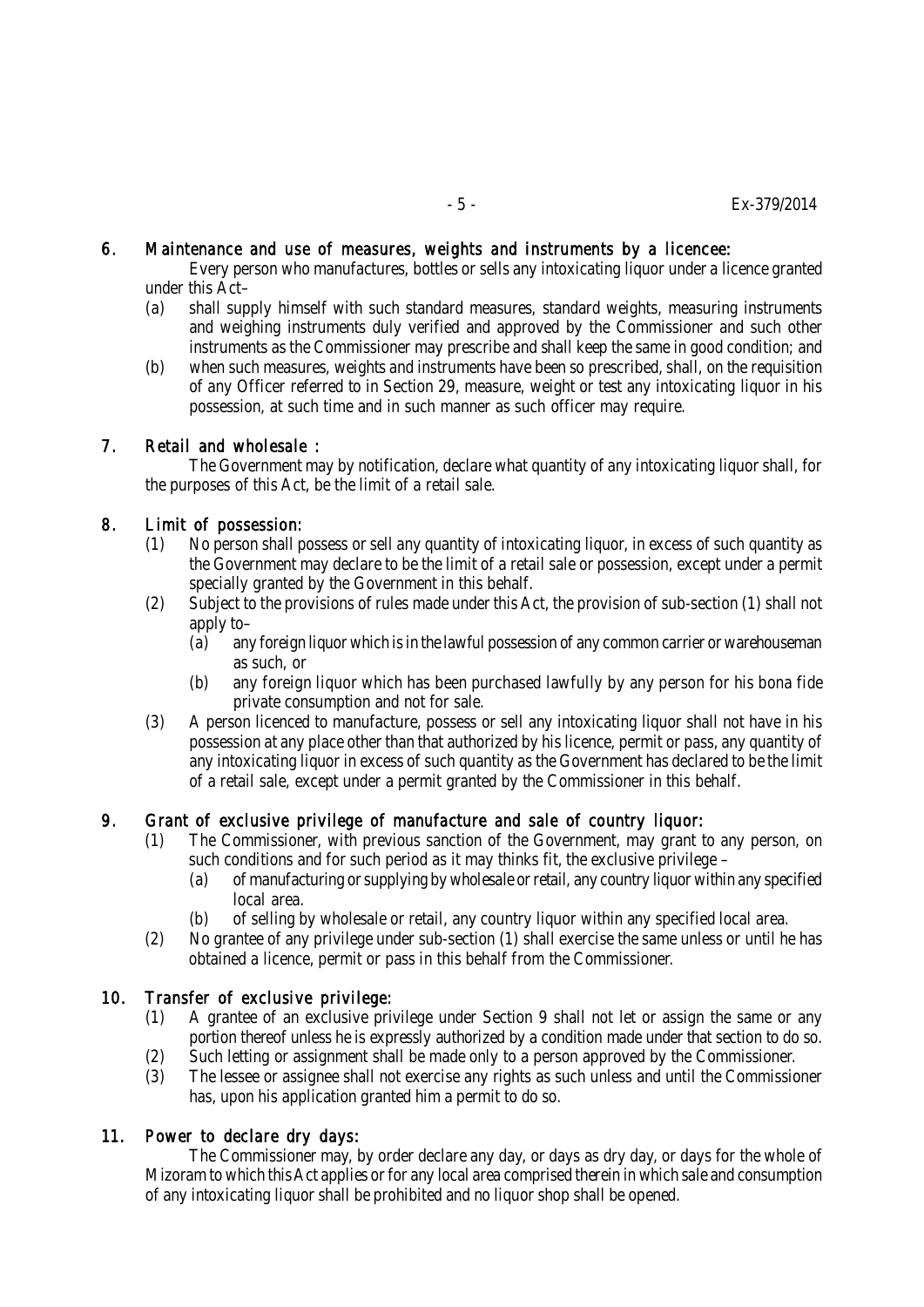## 12. Power to close shops temporarily:

If any riot or unlawful assembly is apprehended or occurs in the vicinity of any shop in which any intoxicating liquor is sold, the District Magistrate may require such shop to be kept closed for such period as he may think necessary;

Provided that the District Magistrate who makes direction under this section shall forthwith inform the Commissioner and the Superintendent of Excise & Narcotics concerned of his action and the reason thereof.

# CHAPTER – III IMPORT, EXPORT AND TRANSPORT

## 13. Restrictions on export, import or transport:

No intoxicating liquor shall be exported, imported or transported unless–

- (1) the Commissioner, or any officer duly authorised by him has given permission, either general or special, for its export, import or transport;
- (2) such conditions, if any, as the Commissioner may impose have been satisfied; and
- (3) the duty, if any payable under Chapter V, as may be prescribed, has been paid, or a bond has been executed for the payment thereof;

Provided that the Government may, subject to such conditions, if any as it thinks fit to impose, exempt any intoxicating liquor from the provisions of this sub-section.

#### 14. Grant of passes:

- (1) A pass for the import, export or transport, of intoxicating liquor may be issued by the Commissioner or any officer authorised by him in this behalf.
- (2) A pass issued under sub-section (1) may be either general for definite periods and specified kinds of intoxicating liquors or special for specified occasions and particular consignment only.
- (3) A pass under sub-section (1) may be issued only for the purposes of imposing and collecting duty or ensuring conformity with licence requirements and any other requirements under this Act.

# CHAPTER-IV LICENCES, PERMITS AND PASSES

#### 15. Fees, condition and form of licences, permits or passes :

Every licence, permit or pass under this Act shall be granted-

- (a) on payment of such fees, if any, as the Government may fix, and
- (b) subject to such restrictions and on such conditions as may be imposed by rules, and
- (c) in such form and contain such particulars as the rules may prescribe.

#### 16. Duration of licence, permit or pass:

Every licence, permit or pass under this Act shall be granted for such period, if any, as may be prescribed by rules made under this Act.

#### 17. Agreement to be made by licencee:

Any authority granting a licence, permit or pass under this Act may require the grantee to execute an agreement, in conformity with the tenure of his licence, permit or pass, and to give such security, for the performance of such agreement, or to make such deposit in lieu of security, as the authority granting the licence, permit or pass may require.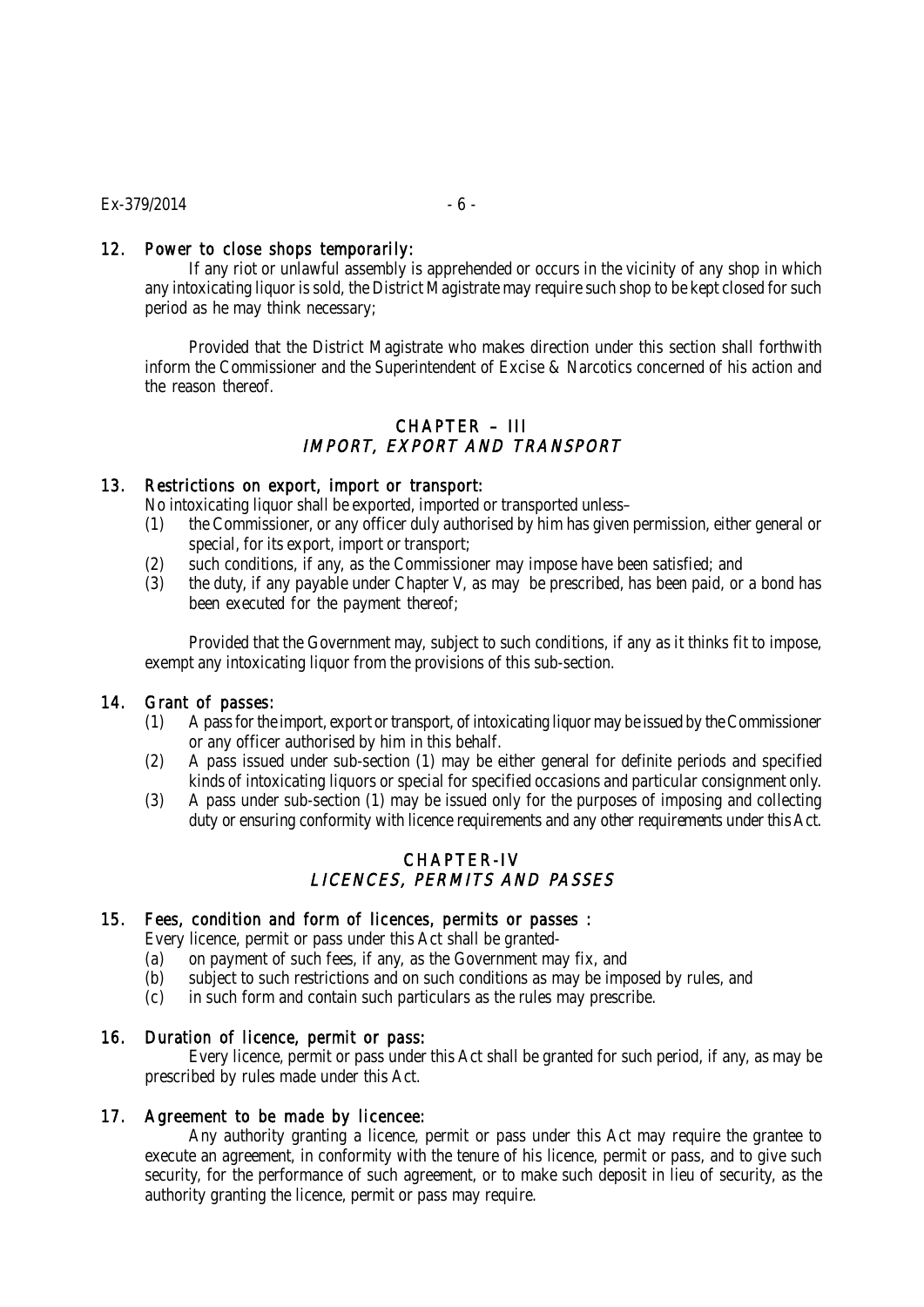#### 18. Accounts and returns:

Every licencee shall maintain such accounts and submit to the authorized officers such returns in such forms containing such particulars relating to stock, apparatus, duty, fee payable and paid to the Government and such other information at such intervals as may be prescribed.

## 19. Transfer of licence, permit or pass:

The licence, permit or pass granted under this Act is not transferable except with the prior approval of the licencing authority subject to such terms and conditions as may be prescribed.

## 20. Technical defects, irregularities and omissions:

- (1) No licence, permit or pass granted under this Act shall be deemed to be invalid by reason merely of any technical defect, irregularity or omission in the licence, permit or pass or in any proceedings taken prior to the grant thereof.
- (2) The decision of the Commissioner as to what is a technical defect, irregularity or omission, shall be final.

## 21. Power to cancel or suspend licence, permit or pass:

- (1) Subject to such restrictions as the Government may prescribe by rules made under Section 73, the authority who granted any licence, permit or pass under this Act may cancel or suspend or impose fine, –
	- (a) if it is transferred or sublet by the holder thereof without the permission of the said authority; or
	- (b) if any duty, tax or fee payable by the holder thereof be not duly paid; or
	- (c) in the event of any breach by the holder thereof, or by any of his servants, or by any one acting on his behalf with his express or implied permission, of any of the terms or conditions thereof, or
	- (d) if the holder thereof is convicted of any offence punishable under this Act or any other law for the time being in force relating to revenue, or of any cognizable and non- bailable offence, or of any offence punishable under the Narcotic Drugs and Psychotropic Substances Act, 1985 *(Central Act 61 of 1985)* or The Prevention of Illicit Traffic in Narcotic Drugs and Psychotropic Substances Act, 1988 (Central Act 46 of 1988) or under any section 479 to 489 of the Indian Penal Code, (Central Act 45 of 1860) or under the Medicinal and Toilet Preparations (Excise Duties) Act, 1955 (16 of 1955); or the holder is chargeable under any law relating to Domestic violence and child's rights and protection thereof; or
	- (e) if the holder of an exclusive privilege granted under Section 9 has contravened any provision of this Act or any rule made thereunder or makes default in complying with any condition imposed upon him by such licence, permit or pass; or
	- (f) if the condition of the licence, permit or pass provided for such cancellation or suspension is violated by the holder of licence, permit or pass.
- (2) The holder of a licence, permit or pass shall not be entitled to any compensation for its cancellation or suspension under this section, or to the refund of any fee paid or deposited made in respect thereof, and the fee so paid or deposited so made shall stand forfeited as fine.

#### 22. Power to cancel licence, permit or pass etc.:

(1) Whenever the authority which granted any licence, permit or pass under this Act considers that the licence, permit or pass shall be cancelled for any reason other than those specified in Section 21, it may, subject to such restrictions, if any, as the Government may prescribe by rules under Section 73, cancel the licence, permit or pass either, –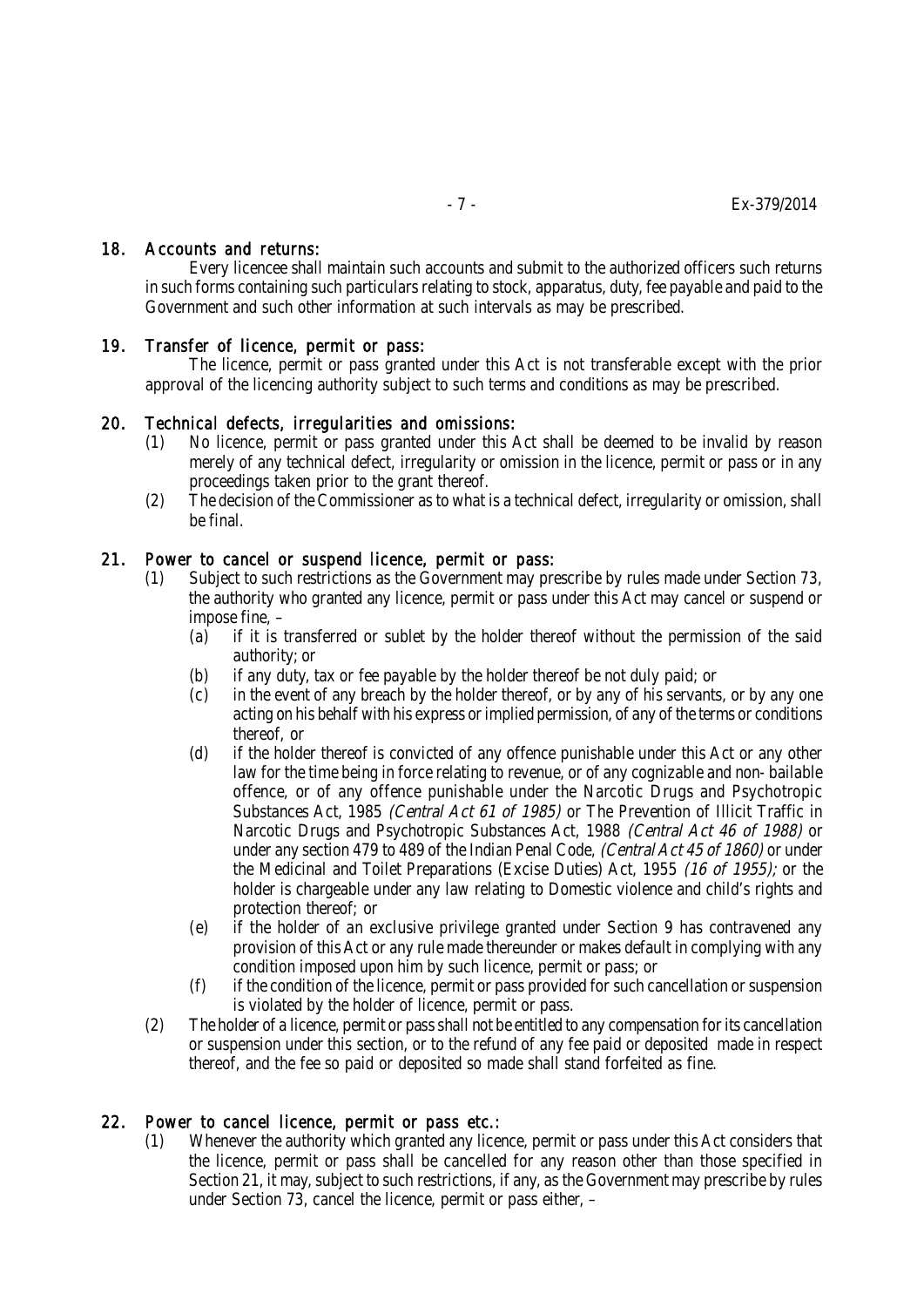- (a) on the expiration of fifteen day's notice in writing of its intension to do so, or (b) for thwith without notice, after recording its reasons in writing for doing so.
- forthwith without notice, after recording its reasons in writing for doing so.
- (2) When a licence, permit or pass is cancelled under sub-section (1), any security or advance deposited by the holder of such licence, permit or pass shall stands forfeited as fine.

## 23. No right to renewal, or compensation:

No person to whom a licence, permit or pass has been granted under this Act shall have any claim to the renewal of such licence, permit or pass, or any claim to compensation on the determination thereof.

# CHAPTER – V LEVY OF DUTY

## 24. Levy of duty:

An excise duty and or a countervailing duty, as the case may be, at such rate or rates as the Government may direct, may be imposed on–

- 
- (1) any exciseable article imported, or any exciseable article exported, or
- (3) any exciseable article transported, or
- (4) any exciseable article manufactured or bottled in any distillery, brewery, winery or bottling plant established or kept in a bonded warehouse under licence under this Act.

Explanation:- Duty may be imposed on any article under this section at different rates according to the purposes for which such article is intended to be used, according to the places to which such article is to be removed for consumption or according to the varying strengths, and quality of such article.

## 25. Mode of levy of duty:

Subject to such rules regulating the time, place and manner of the levy and collection of duty, as may be prescribed, and duty imposed under Section 24 may be levied in any of the following ways:-

- (1) on an exciseable article imported,–
	- (a) by payment upon or before import in Mizoram or in the State or Territories from which the article is brought, or
	- (b) by payment before issue of transport permit at District offices;
	- (c) by payment upon issue for sale from distillery, brewery, winery, bottling plant and bonded warehouse established under this Act;
- (2) on an exciseable article exported by payment in Mizoram or in the State or Territory to which the article is sent;
- (3) on an exciseable article transported,–
	- (a) by payment in the district from which the article is sent, or
	- (b) by payment upon issue for sale from a distillery, brewery, winery, bottling plant or bonded warehouse established under this Act,-
- (4) (a) on liquor, wine or beer manufactured in any distillery, brewery, winery or bottling plant established under this Act,
	- (b) in accordance with such scale or equivalence calculated on the quantity of materials used, or by the degree of attenuation of the wash or wort, as the case may be, as the Government may prescribed;

Provided that, where payment is made upon the issue of an exciseable article for sale from a distillery, brewery, winery, bottling plant or bonded warehouse, it shall be at the rate of duty in force on the date of issue of such article from such distillery, brewery, winery, bottling plant or bonded warehouse established under this Act.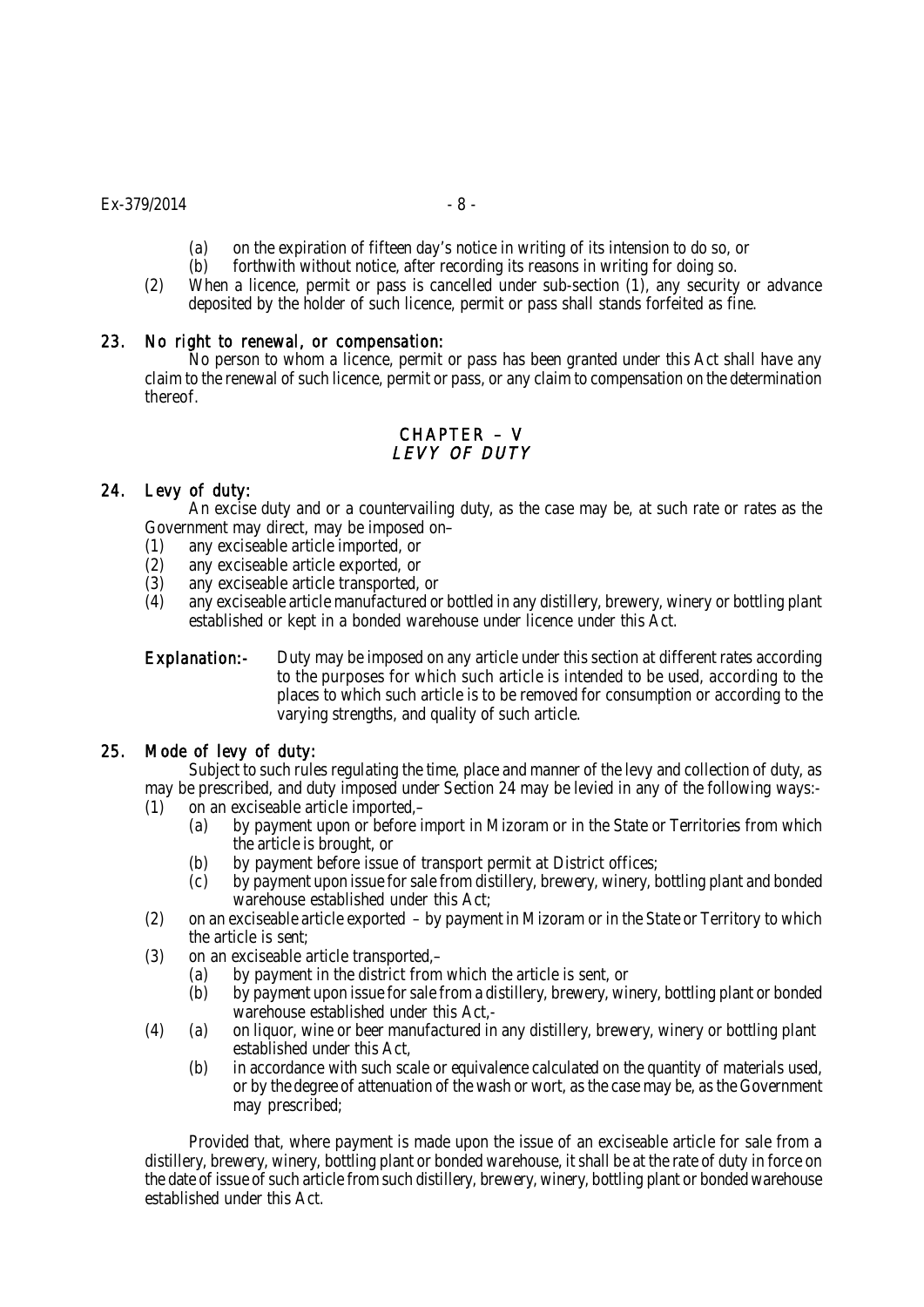## 26. Payment for grant of exclusive privilege:

Instead of, or in addition to, any duty leviable under this Act, the Government may accept payment of a sum in consideration of the grant of any exclusive privilege under Section 9.

## 27. Grant of exemption from payment of excise duty:

The Government may, either wholly or partially, and subject to such condition as it may think fit to prescribe, grant exemption to any holder of a licence from the payment of excise duty on import or collection of any exciseable article from any distillery, brewery, winery, bottling plant or bonded warehouse for any specified period or occasion according to the purposes for which such article is intended to be used.

## CHAPTER-VI DEPARTMENTAL MANAGEMENT OR TRANSFER

#### 28. Power of Commissioner to take grants under management, or to transfer them:

- (1) If any holder of a licence, permit or pass granted under this Act contravenes any provision of this Act or any rule made thereunder, or makes default in complying with any condition imposed upon him by such licence, permit or pass, after the cancellation of such licence, permit or pass, the Commissioner may at any time–
	- (a) take over the management, at the risk and loss of the person to whom such licence, permit or pass was issued;
	- (b) transfer the unexpired portion of the management at the risk and loss of that person to any other person
- (2) If any person to whom an exclusive privilege has been granted under Section 9 contravenes any provision of this Act or any rule made thereunder, or makes default in complying with any condition imposed upon him by such privilege, the Commissioner may, at any time–
	- (a) take over the management, at the risk and loss of the person to whom such licence, permit or pass was issued;
	- (b) transfer the unexpired portion of the management at the risk and loss of that person to any other person.

#### CHAPTER-VII

## PREVENTION, DETECTION, INVESTIGATION AND TRIAL OF OFFENCES AND PROCEDURE

## 29. Power to inspect places of manufacture, bottling plant, bonded warehouse, retail shop, bar etc. and to seize utensils etc.:

Any of the following Officers, namely:–

- (a) the Commissioner, or his subordinate officers, or
- (b) any Excise & Narcotics Officer not below the rank of Inspector–
	- (i) may enter and inspect, at any time by day or night, any place in which any licenced manufacturer carries on the manufacture of, or bottling, or stores any intoxicating liquor, and
	- (ii) may enter and inspect, at any time by day or night, any place in which any intoxicating liquor is sold or kept for sale by any licenced person; and
	- (iii) may examine the accounts, registers, passes and such other documents maintained, as may be prescribed by the Government by rules made under this Act; and
	- (iv) may examine, test, measure or weight materials, stills, utensils, implements, apparatus or intoxicating liquor found in any such place as aforesaid; and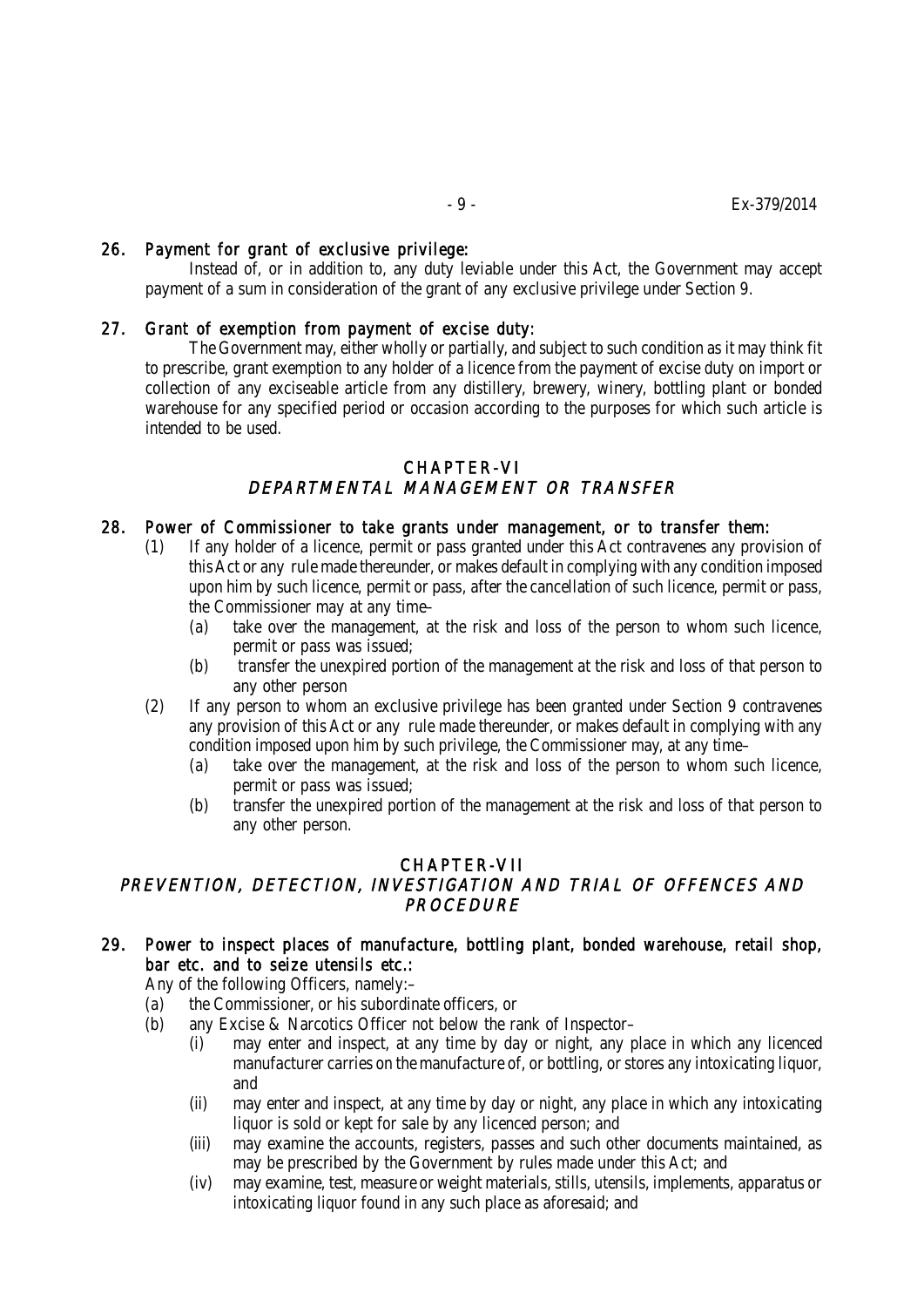$Ex-379/2014$  - 10 -

- (v) may seize any intoxicating liquor, materials, stills, utensils, implements, apparatus referred to in clause (i), clause (ii) or clause (iii) together with any accounts, registers, passes and other documents referred to, or connected with those referred to in clause (iii) found in any such place as aforesaid.
- (vi) may examine or test and seize any measures, weights or testing instruments, found in any such place as aforesaid, which he has reason to believe to be false.

## 30. Power of entry, search, seizure and arrest:

Any Excise & Narcotics Officer or Police Officer not below the rank of Assistant Sub-Inspector, who has reason to believe, from personal knowledge or from information received from any person that any liquor, material, utensil, implement or apparatus in respect of which an offence punishable under this Act or the rules made thereunder is kept or concealed in any building, vehicle, vessel, or enclosed place, may at any time during day or night –

- (a) enter into any such building, vehicle, vessel or place and conduct search; and in case of resistance, break open any door and remove any other obstacle to such entry;
- (b) seized such liquor, material, utensil, implement, or apparatus, and any document or apparatus, or other articles which may furnish evidence of the commission of the offence;
- (c) detain, search and arrest any person whom he has reason to believe to have committed an offence under this Act relating to liquor, material, utensil, implement or apparatus;

## 31. Power of seizure and arrest in public places:

Any officer of Excise & Narcotics and Police officer referred to in Section 30 of this Act may, without warrant –

- (a) seize, in any public place or in transit any liquor, material, utensil, implement or apparatus in respect of which he has reasons to believe that an offence punishable under this Act or the rules made thereunder, has been committed, and along with it, any document or other article which may furnish evidence of the commission of the offence, and
- (b) stop, rummage and search any vehicle, vessel or conveyance. If it becomes necessary to stop the vehicle, vessel or conveyance, he may use all lawful means for stopping it.
- (c) detain, search and arrest any person whom he has reason to believe to have committed an offence under this Act.

#### 32. Magistrate to try offences under the Act:

Any Magistrate having the power of the Judicial Magistrate of the first class shall try any offence punishable under this Act.

#### 33. Power to issue warrant of arrest and search:

Any magistrate of the first class may issue warrant of arrest of any person whom he has reason to believe to have committed an offence punishable under this Act, or the rules made thereunder; or,

for the search, whether by day or by night, of any buildings, vehicle, vessels or places in which he has reason to believe that any liquor, material, utensil, implement, documents or apparatus, in respect of which an offence punishable under this Act has been committed, is kept or concealed.

#### 34. Power of investigation, prosecution, procedure for investigation and trial:

(1) The State Government may invest any Officer not below the rank of Assistant Sub-Inspector of the Excise & Narcotics, the powers of an Officer-in-charge of a Police Station as mentioned in clause (o) of Section 2 of Criminal Procedure Code, 1973 for the purposes of investigation and prosecution of offences under this Act.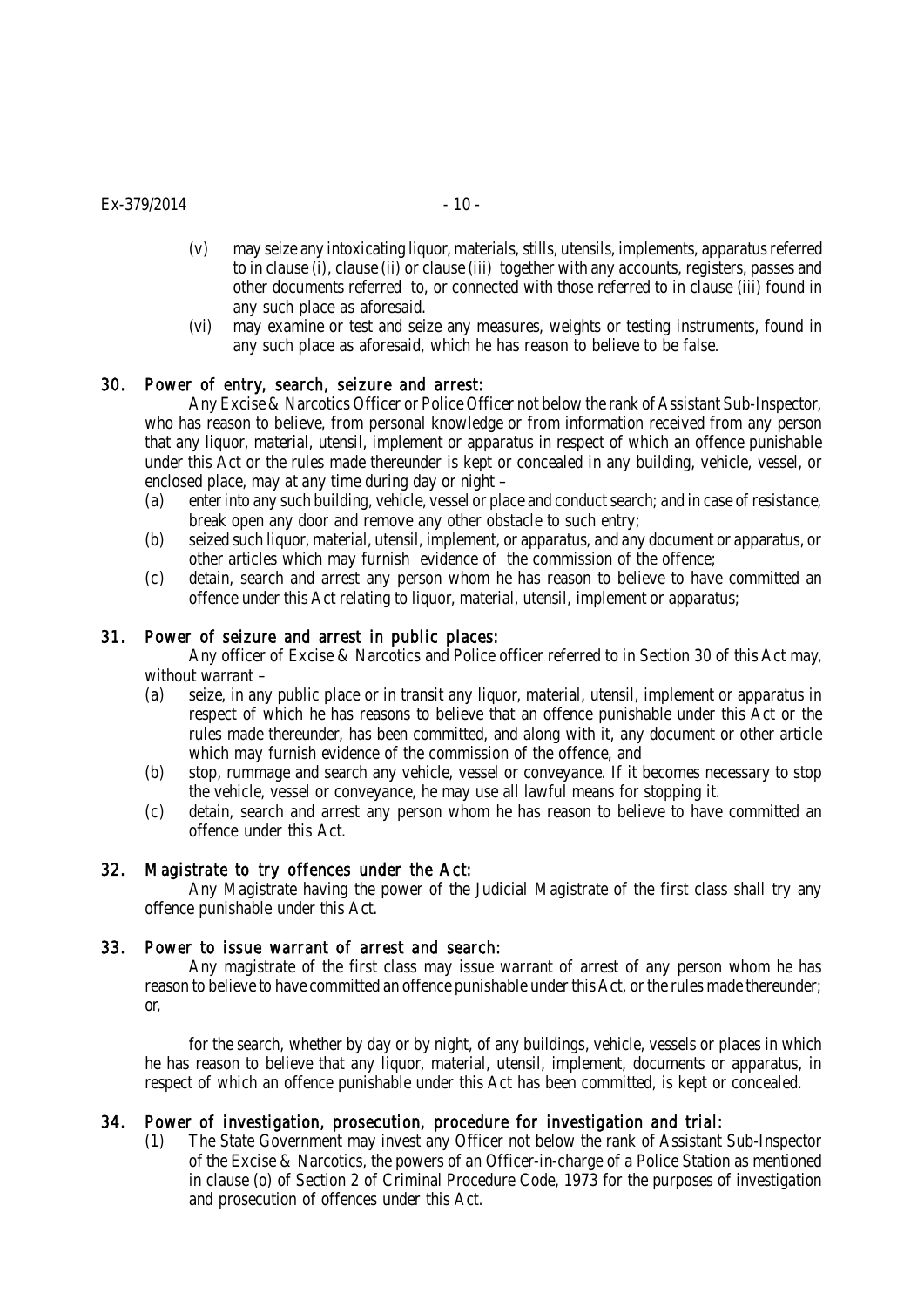(2) Save as otherwise expressedly provided in this Act, the provisions of the Code of Criminal Procedure, 1973 shall apply to the investigation and trial of offences against this Act

## 35. Officers of Government, Members of Village/Local Council and Village Defence Party are bound to give information:

Every Officer of the Government, every member of a Village/Local Council, and Village Defence Party shall be bound to give immediate information to the nearest Excise & Narcotics or Police Station of the commission of any offence and of the intention or preparation to commit any offence under this Act which may come to his knowledge.

## 36. Arrest by private person or group of persons and procedure on such arrest:

Any private person or group of persons may arrest or cause to be arrested any person who commits a non-bailable and cognizable offence under this Act, and, without unnecessary delay, shall make over or cause to be made over any person so arrested to the Excise & Narcotics officer or Police officer, or, in the absence of the Excise or Police officer, take such person or cause him to be taken in custody to the nearest Excise & Narcotics Station or Police Station.

#### 37. Landlords and other to give information:

Every person who owns or occupies any land or building, or who is a landlord of an estate or the agent of such owner, occupier or landlord of the land, building or estate, as the case may be, in which there has been any unlawful manufacture of any liquor or any owner of a vessel or vehicle in which liquor is manufactured or carried on shall in the absence of reasonable excuse, be bound to give information of the same to the Excise & Narcotics officer or Police officer immediately after the same have come to his knowledge.

#### 38. Report of arrest and seizure:

Any officer making an arrest or seizure under this Act shall, within twenty-four hours of such seizure and arrest make a full report of all the particulars of such arrest or seizure to his immediate official superior, and produce the arrested person before a magistrate. The time taken for the journey from the place of seizure or arrest to the Court shall not, however, be counted.

#### 39. Appointment of departmental officer as expert:

The State Government may appoint an officer or a class of officers in the Excise & Narcotics Department and Police Department as expert for the purpose of analysis or examination of liquor.

## 40. Offences cognizable and non-bailable:

- Notwithstanding anything contained in the Code of Criminal Procedure, 1973 (Act No. 2 of 1974) –
- (a) every offence punishable under this Act shall be cognizable;
- (b) no person accused of an offence punishable for a term of imprisonment of three years or more under this Act shall be released on bail or on his own bond unless –
	- (i) the prosecutor has been given an opportunity to oppose the application for such release, and
	- (ii) where the Prosecutor opposes the application, the Court is satisfied that there are reasonable grounds for believing that he is not guilty of such offence and that he is not likely to commit any offence while on bail.

#### 41. Excise & Narcotics and Police custody of articles seized:

(1) Officers-in-Charge of Excise & Narcotics or Police Stations shall take charge of and keep in safe custody, pending the orders of a Magistrate, all persons arrested and all articles seized under this Act and brought or delivered to them as the case may be.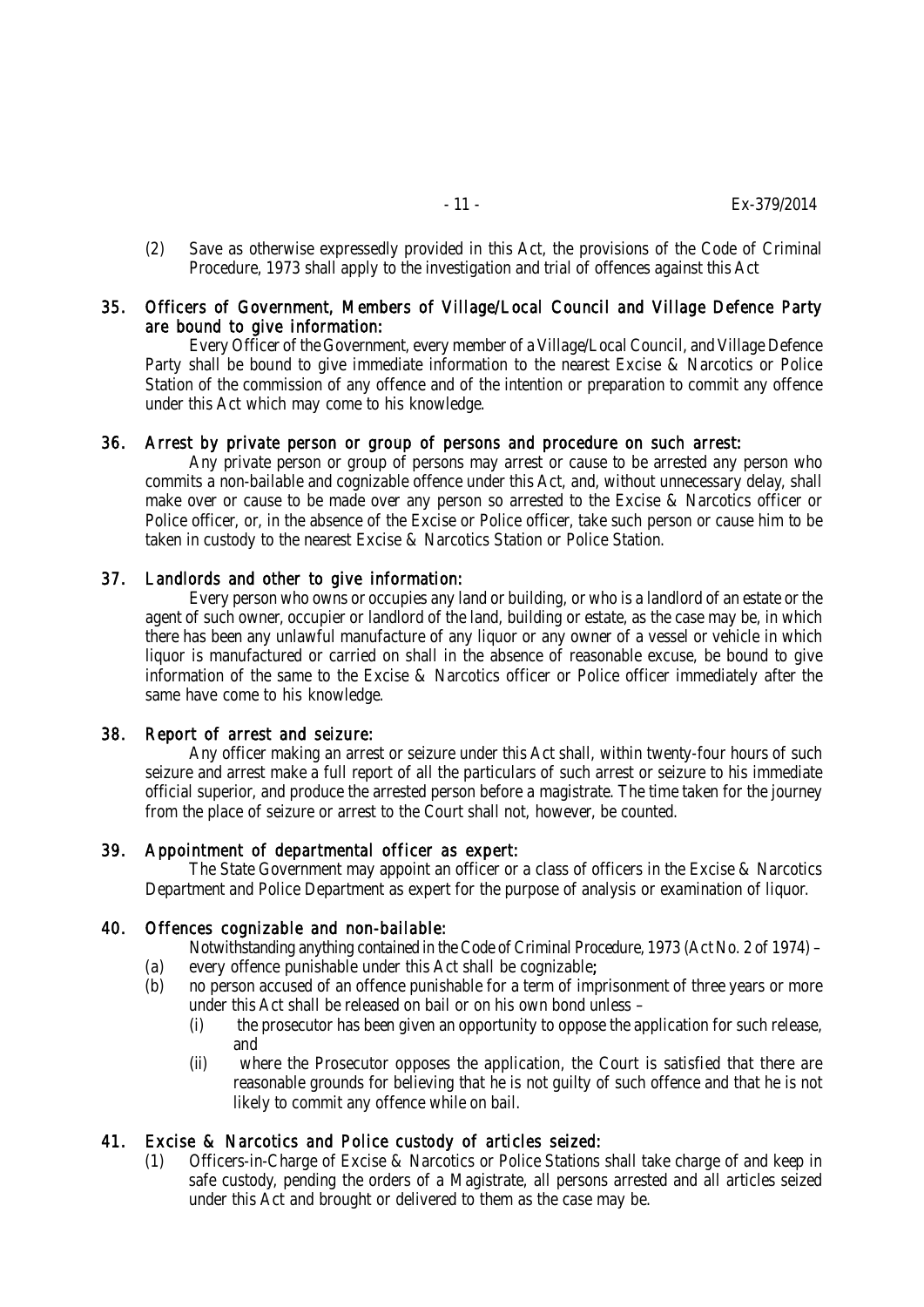$Ex-379/2014$  - 12 -

- (2) All samples so taken shall be sealed with the seal of the Officer-in-charge of the Excise & Narcotics or the Police Station as the case may be.
- (3) Any Excise & Narcotics Station shall deem to be a Police Station as mentioned in clause (s) of Section 2 of Criminal Procedure Code, 1973 for the purpose of investigation and prosecution of the offences under this Act.

## CHAPTER-VIII PROHIBITIONS, OFFENCES AND PENALTIES

## 42. Prohibition of manufacture, transport, import, export, and consumption of liquor, except under licence, permit or pass:

- (1) No person, without licence, permit or pass under the Act, shall–
	- (a) transport, import, export, or possess liquor;
	- (b) sell or buy liquor;
	- (c) manufacture liquor;
	- (d) use or keep for use any material, utensil, implement or apparatus whatsoever for manufacture of liquor; and
	- (e) construct any distillery, brewery, winery, bottling plant and bonded warehouse;
- (2) No person shall consume liquor except on a permit granted under the provisions of this Act or the rules made thereunder, as the case may be.
- (3) No person shall consume liquor in public place.
- (4) No person shall make nuisance under the influence of liquor.
- (5) No person shall drive any motor vehicle while under the influence of liquor.

## 43. Punishment for contravention of Section 42:

- (1) Whoever contravenes the provisions of sub-section (1) of Section 42 of this Act shall, on conviction, be punished with imprisonment for a term of not less than six months which may extend to five years and also with fine of not less than five thousand rupees which may extend to ten thousand rupees;
- (2) Whoever in contravention of the provisions of sub-section (2), (3), (4) or (5) of Section 42 of this Act shall, on conviction, be punished with imprisonment for a term of not less than one month which may extend to two years or with fine of not less than one thousand rupees which may extend to five thousand rupees, or with both.

Provided that the trying magistrate may, after convicting the accused and in lieu of imprisonment and fine, pass order by which the convict is released and is compelled to do social work for not more than five working days under the supervision of the Excise & Narcotics officer or Police officer as per the terms and conditions as may be passed by the trial court in the order or prescribed in the rules.

Provided further that if the convict absconds or violates the terms and conditions passed by the trial court in the order or the rules except on sufficient ground, he shall be liable to the sentence prescribed in this sub-section.

- (3) The permit of a person convicted or penalised under the provision of sub-section (3), (4) or (5) of Section 42 of this Act may be liable to be cancelled.
- (4) Any registered medical practitioner shall be competent to examine and prove that a person has consumed liquor or has been in a state of intoxication.
- (5) Breath analyser may also be used for proof of liquor consumption.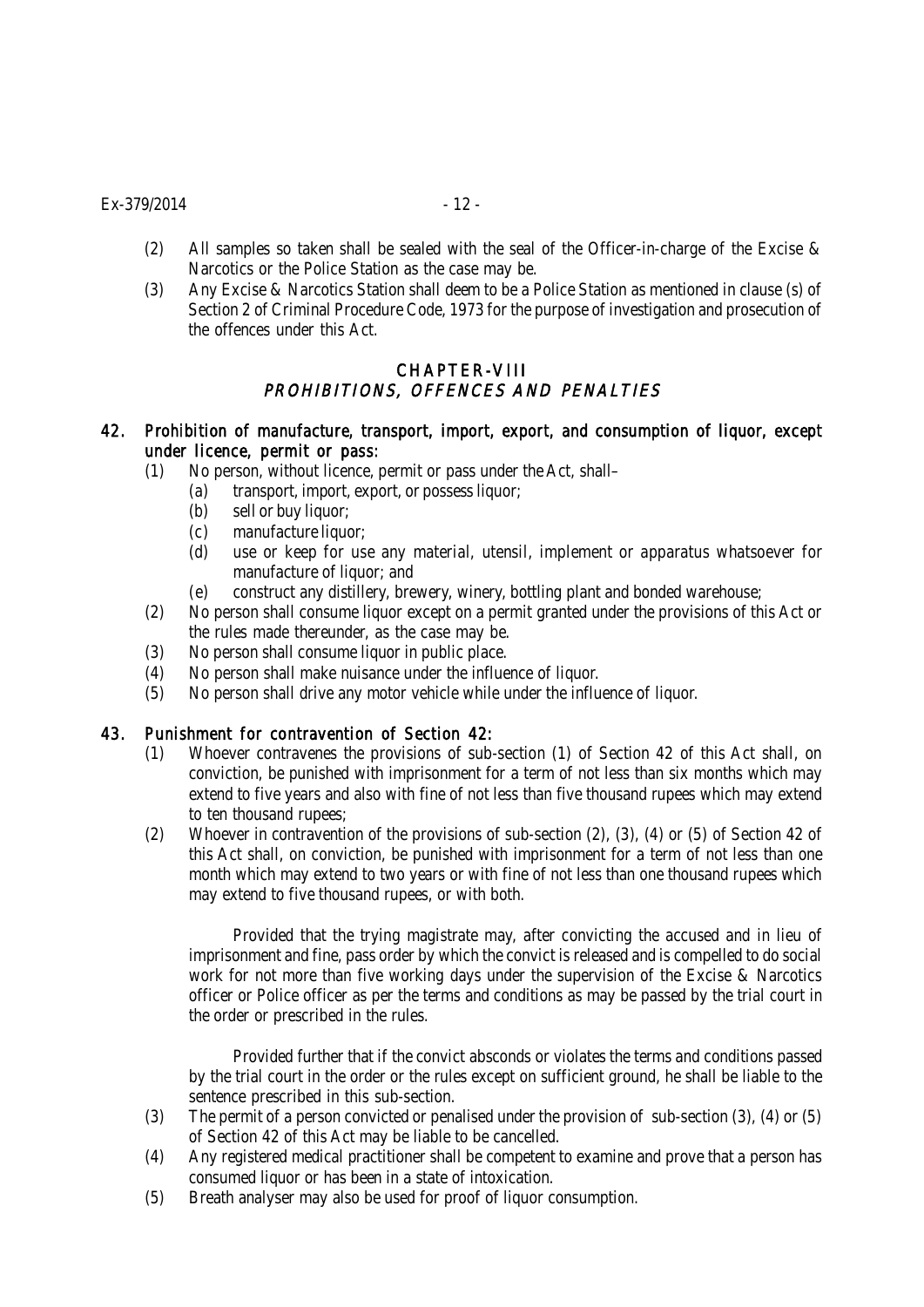## 44. Punishment for illegal possession in small quantity for personal consumption of any intoxicating liquor:

Whoever, in contravention of any provision of this Act, or any rule or order made or permit issued thereunder, possess in a small quantity, any intoxicating liquor which is proved to have been intended for his personal consumption and not for sale or distribution, or consume any intoxicating liquor shall, notwithstanding anything contained in this Act, be punishable with imprisonment for a term of not less than five days which may extend to one month with a fine of not less than five hundred rupees which may extend to one thousand rupees or with both.

- Explanation– (1) For the purpose of this section 'small quantity' means such quantity as may be specified and notified by the Government in the Official Gazette.
	- (2) Where a person is shown to have been in possession of a small quantity of intoxicating liquor, the burden of proving that is was intended for the personal consumption of such person and not for sale or distribution, shall lie on such person.

## 45. Prohibition of alteration of denatured alcohol:

No person shall –

- (a) alter or attempt to alter any denatured alcohol by dilution with water or by any method whatsoever, with the intention that such alcohol may be used for human consumption, whether as beverage or internally as a medicine or in any other way whatsoever; or
- (b) have in his possession any denatured alcohol in respect of which he knows or has reason to believe that such alteration or attempt has been made.

#### 46. Punishment for alteration of denatured alcohol etc.:

Whoever contravenes the provisions of Section 45 of this Act shall be liable to be punished with imprisonment for a term of not less than six months which may extend to five years and with fine of not less than five thousand rupees which may extend to ten thousand rupees.

In prosecution for an offence under this section, it shall be presumed, until the contrary is proved, that the alteration or attempt to alter any denatured alcohol, or possession of denatured alcohol was done with the intention that such alcohol may be used for human consumption as intoxicating liquor.

#### 47. Penalty for selling spurious liquor:

Whoever sells or keeps spurious liquor shall be punishable with imprisonment of not less than three months which may extend to three years and fine of not less than five thousand rupees which may extend to ten thousand rupees.

#### 48. Prohibition of mixing other substance with liquor:

Whoever mixes or permits to be mixed any drugs or any foreign ingredient with any liquor sold or manufactured or possessed by him which may cause disability or unconciousness or hurt shall be punishable with imprisonment for a term of not less than six months which may extend to five years and with fine of not less than five thousand rupees which may extend to ten thousand rupees.

#### 49. Punishment for allowing premises to be used for the commission of an offence:

Whoever being the owner or occupier or having the use of any house, room enclosure, space, vessel, compound, place or vehicle, knowingly permits it to be used for the commission, by any other person, of an offence punishable under this Act or the rules made thereunder shall be liable to be punished with imprisonment for a term of not less than three months which may extend to three years, or with fine of not less than two thousand rupees which may extend to five thousand rupees, or with both;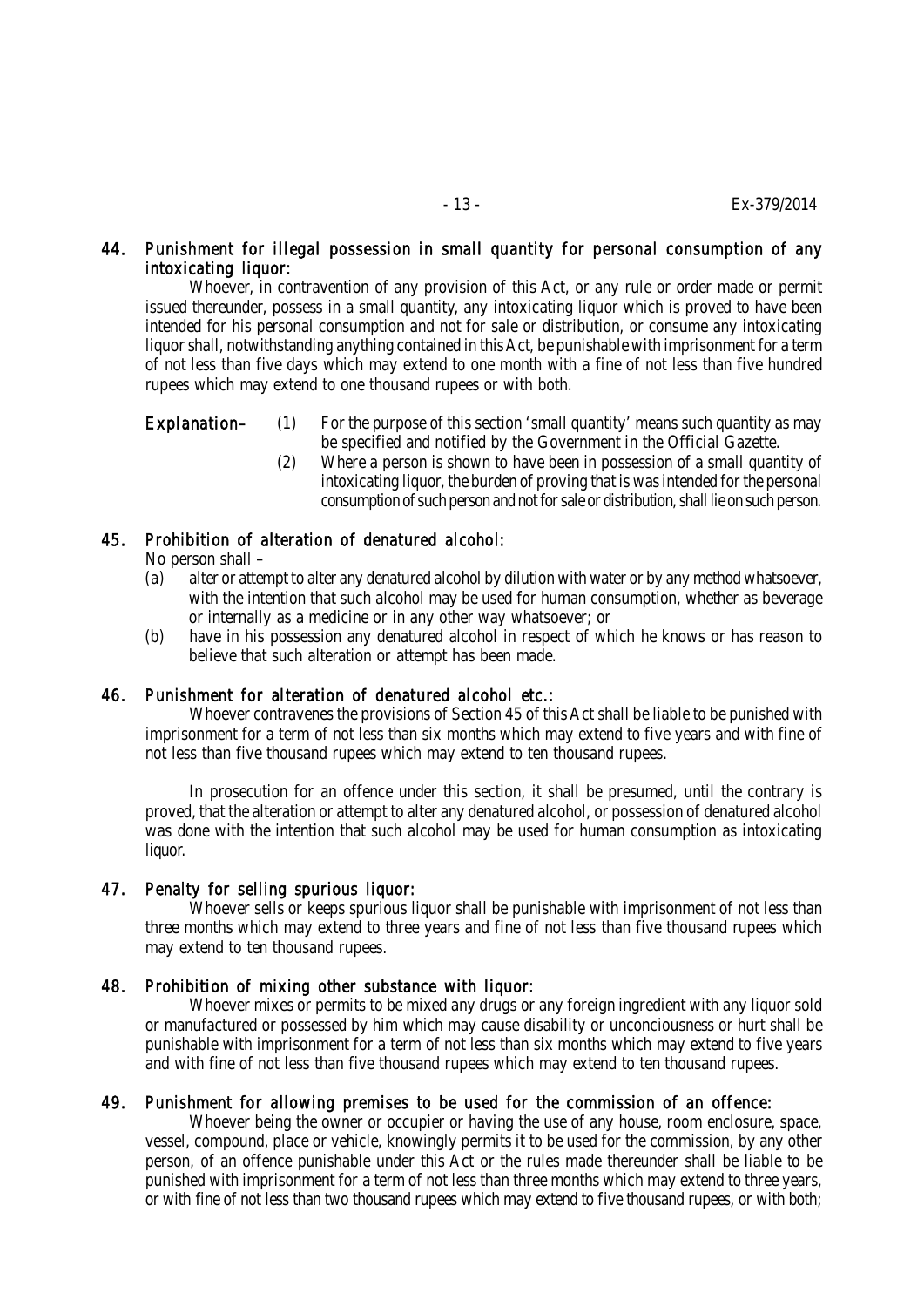# 50. Possession of intoxicating liquors not obtained from a licenced vendor prohibited:

- (1) No person shall have in his possession any intoxicating liquor which has not been obtained from a licenced vendor.
- (2) Sub-section (1) shall not apply to  $-$ 
	- (a) any intoxicating liquor lawfully deposited or kept in a distillery, brewery, winery, bonded warehouse or other place of storage under this Act, or
	- (b) any intoxicating liquor lawfully in the possession of a licenced vendor, or
	- (c) any intoxicating liquor in the possession of a person who has lawfully imported it, or who is authorized by the Commissioner or any officer authorised by him to possess it, or
	- (d) any liquor in the possession of any common carrier or warehouseman as such, or purchased at a sale authorized under the Act.

## 51. Penalty for misconduct by permit holder:

Whoever, being the holder of a permit, licence, pass or authorization granted under this Act, or a person in the employment of such holder of permit, licence, pass or authorization, while in transit–

- (a) fails to produce such permit, licence, pass or authorization on demand by the Excise & Narcotics or Police Officer of the rank of Assistant Sub-Inspector and above, or
- (b) willfully does or omits to do anything in contravention of any rule, or order made under this Act shall be liable to be punished with imprisonment for a term of not less than one month which may extend to one year or with fine of not less than two thousand rupees which may extend to ten thousand rupees, or with both.

The licence, permit, pass or authorisation of such offender shall be liable for cancellation, by the issuing authority

#### 52. Attempt to commit offence under this Act:

Whoever attempts to commit any offence punishable under this Act shall be liable to the punishment provided for such offence.

#### 53. Punishment for obstruction etc.:

Whoever obstructs, assaults or threatened to assault or attempts to obstruct or disobeys any personnel of Excise & Narcotics or Police Department in the discharge of his official duties shall be punishable with imprisonment for a term of not less than three months which may extend to three years and with fine of not less than two thousand rupees which may extend to five thousand rupees.

## 54. Abetments:

Whoever abets an offence punishable under this Act shall, whether such offence be or be not committed, in consequence of such abetment, be punished with the punishment provided for the offence.

## 55. Penalty for maliciously giving false information:

Any person who maliciously and falsely gives information to any person exercising powers under this Act leading to a search, seizure, detention or arrest shall, on conviction, be punished with imprisonment for a term of not less than one month which may extend to one year or with fine of not less than five hundred rupees which may extend to two thousand rupees or with both.

## 56. Employment of children under eighteen years by any licensee is prohibited:

No person who is licenced to manufacture, bottle and sell foreign liquor, wine or country liquor shall employ or permit to be employed, either with or without remuneration, any person under the age of eighteen years in any part of such premises.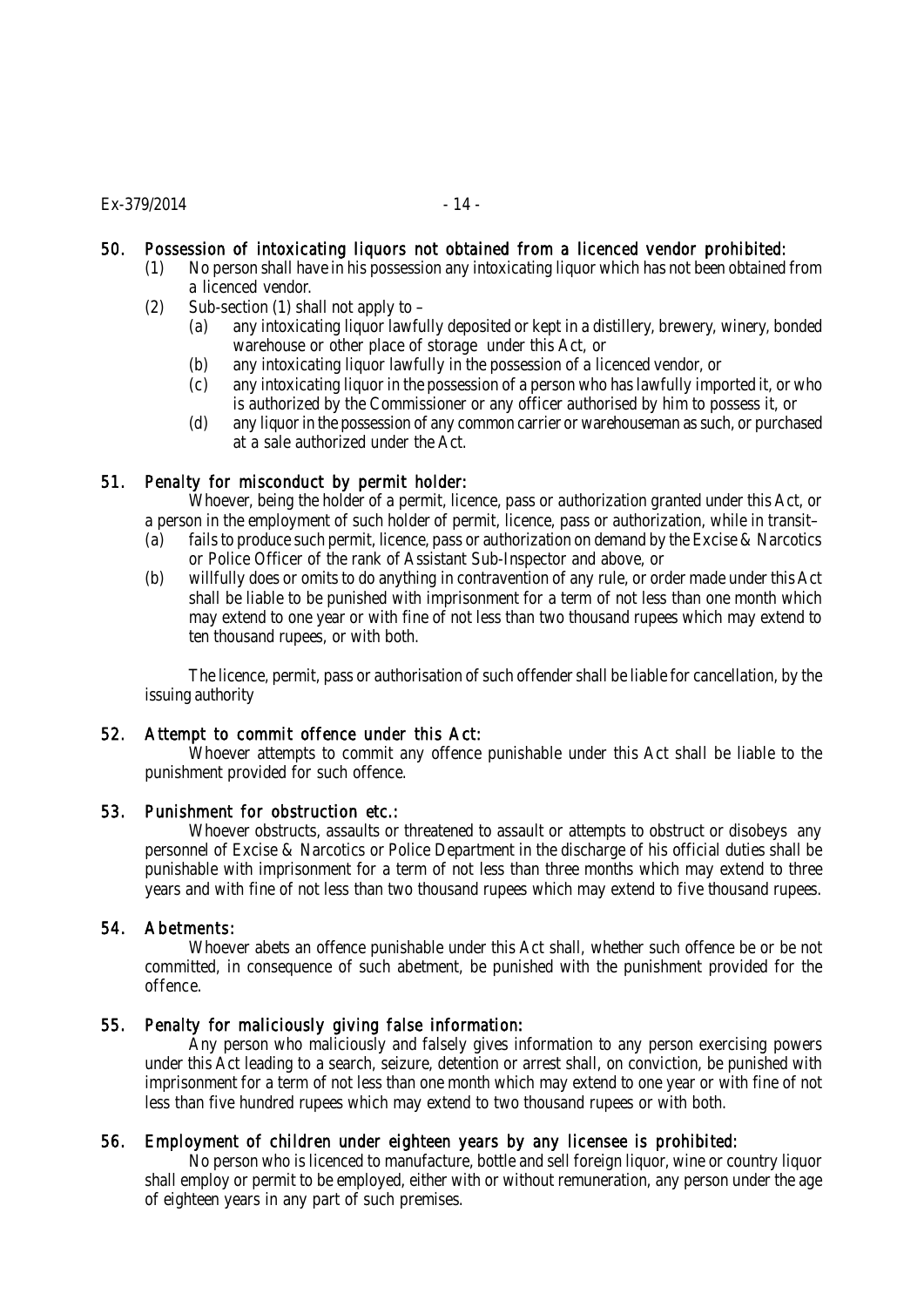#### 57. Penalty for adulteration by licenced manufacturer, bottler, bonded warehouse owner, or vendor or his servant:

If any licenced manufacturer, bottler, bonded warehouse owner, or vendor, or any person in his employment and acting on his behalf adulterates liquor with any other substance or has in his possession any adulterated liquor, if convicted, he shall be liable to imprisonment for a term of not less than two months which may extend to two years, or to fine of not less than two thousand rupees which may extend to five thousand rupees, or with both.

## 58. Penalty for certain unlawful acts of licenced vendors or their servants:

- (1) If any licenced vendor, or any person in his employment and acting on his behalf,–
	- (a) sells any intoxicating liquor to a person who is drunk or intoxicated; or
	- (b) sells or delivers any liquor to any person apparently under the age of eighteen years, whether for consumption by such person or by any other person, and whether for consumption on or off the premises of such vendor, or
	- (c) permits drunkenness, intoxication, create nuisance or gambling on the premises of such vendor;

he shall be liable to imprisonment for a term of not less than one month which may extend to one year, or fine of not less than five hundred rupees which may extend to two thousand rupees, or with both.

The licence, permit or pass of such offender shall be liable to cancellation by the issuing authority.

(2) When any licenced vendor, or any person in his employment and acting on his behalf, is charged with permitting drunkenness or intoxication on the premises of such vendor and it is proved that any person was drunk or intoxicated on such premises, it shall lie on the person charged to prove that the vendor and the persons employed by him took all reasonable steps for preventing drunkenness or intoxication on such premises.

## 59. Penalty for possession of unlawfully imported, exported, transported and manufactured intoxicating liquor, etc.:

If any person, without lawful authority, has in his possession any quantity of any intoxicating liquor, knowing the same to have been unlawfully imported, transported or manufactured; or knowing that the prescribed duty has not been paid thereon, he shall be liable to imprisonment for a term of not less than six months which may extend to five years and shall also be liable to fine of not less than five thousand rupees which may extend to ten thousand rupees.

## 60. Penalty for failing to produce licence, permit or pass by licensee or his servant:

If any holder of a licence, permit or pass granted under this Act or any person in the course of his employment and acting on his behalf, fails to produce such licence, permit or pass on the demand of any Excise Officer duly authorized by the Commissioner, in this behalf to make such demand he shall be liable to fine of not less than five hundred rupees which may extend to one thousand rupees.

#### 61. Import, export, transport, manufacture, sale or possession by one person on account of another:

(1) When any intoxicating liquor has been imported, exported, transported, manufactured or sold or is possessed by any person on account of any other person, and such other person knows or has reason to believe that such import, export, transport, manufacture or sale was, or that such possession is, on his account, the article shall for the purposes of this Act, be deemed to have been imported, exported, transported, manufactured or sold by, or to be in the possession of, such other person.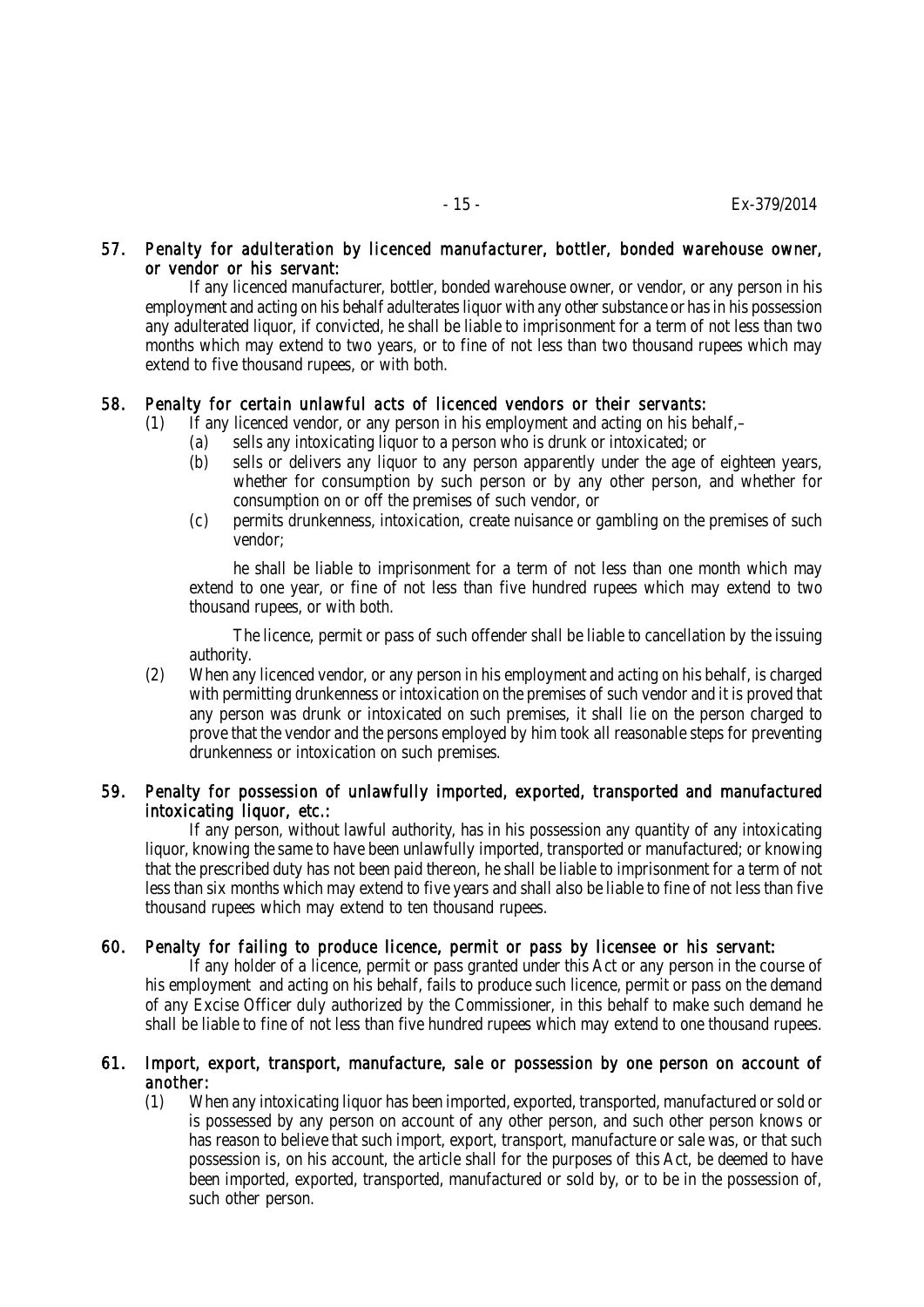#### $Ex-379/2014$  - 16 -

(2) Nothing in sub-section (1) shall absolve any person who imports, exports, transports, manufactures sells or has possession of an intoxicating liquor on account of another person from liability to any punishment under this Act for the unlawful import, export, transport, manufacture, sale or possession of such article.

## 62. Criminal liability of licensee for acts of servant:

When any offence punishable under this Act is committed by any person in the course of his employment and acting on behalf of the holder of a licence, permit or pass granted under this Act, such holder shall also be deemed to have himself committed the offence, unless he establishes that all due and reasonable precautions were exercised by him to prevent the commission of such offence and shall, subject to the provisions of Section 61, be punishable accordingly.

## 63. Imprisonment under Section 61 or section 62:

No person other than the actual offender shall be punished under Section 61 or section 62 with imprisonment, except in default of payment of a fine.

# 64. Punishment for vexatious search, seizure or arrest:

Any officer or person exercising powers under this Act, who –

- (a) maliciously enter or search or causes to be search any building or house or similar dwelling place, or
- (b) vexatiously and unnecessarily seizes the property of any person in the pretence of seizing or searching for anything liable to confiscation under this Act, or
- (c) vexatiously and unnecessarily detains, searches or arrests any person; or
- (d) in any other way maliciously exceeds or abuses his lawful powers,

shall, on conviction, be punished with imprisonment for a term of not less than ten days which may extend to three months or with fine of not less than one hundred rupees which may extend to five hundred rupees or with both.

## 65. Punishment for offence for which no punishment is provided:

Whoever contravenes any provision of this Act or any rule or order made, or any condition of any licence, permit or authorisation issued there under for which no punishment is separately provided in this Act, shall be punishable with imprisonment for a term of not less than one month which may extend to six months or with fine of not less than three hundred rupees which may extend to one thousand rupees, or with both.

## 66. Enhanced punishment after previous conviction:

If any person, after having been previously convicted of an offence punishable under any of the provisions of this Act subsequently commits and is convicted of an offence punishable under this Act, he shall be awarded punishment to twice the punishment which might be imposed on a first conviction under this Act and so on for the subsequent convictions.

## 67. No suspension, remission or commutation in any sentence awarded under this Act:

Notwithstanding anything contained in the Code of Criminal Procedure, 1973 (Act No. 2 of 1974), or any other law for the time being in force, no sentence awarded under this Act shall be suspended or remitted or commuted.

## 68. Presumption of culpable mental state:

(1) In any prosecution for an offence under this Act which requires culpable mental state of the accused, the Court shall presume the existence of such mental state but it shall be the responsibility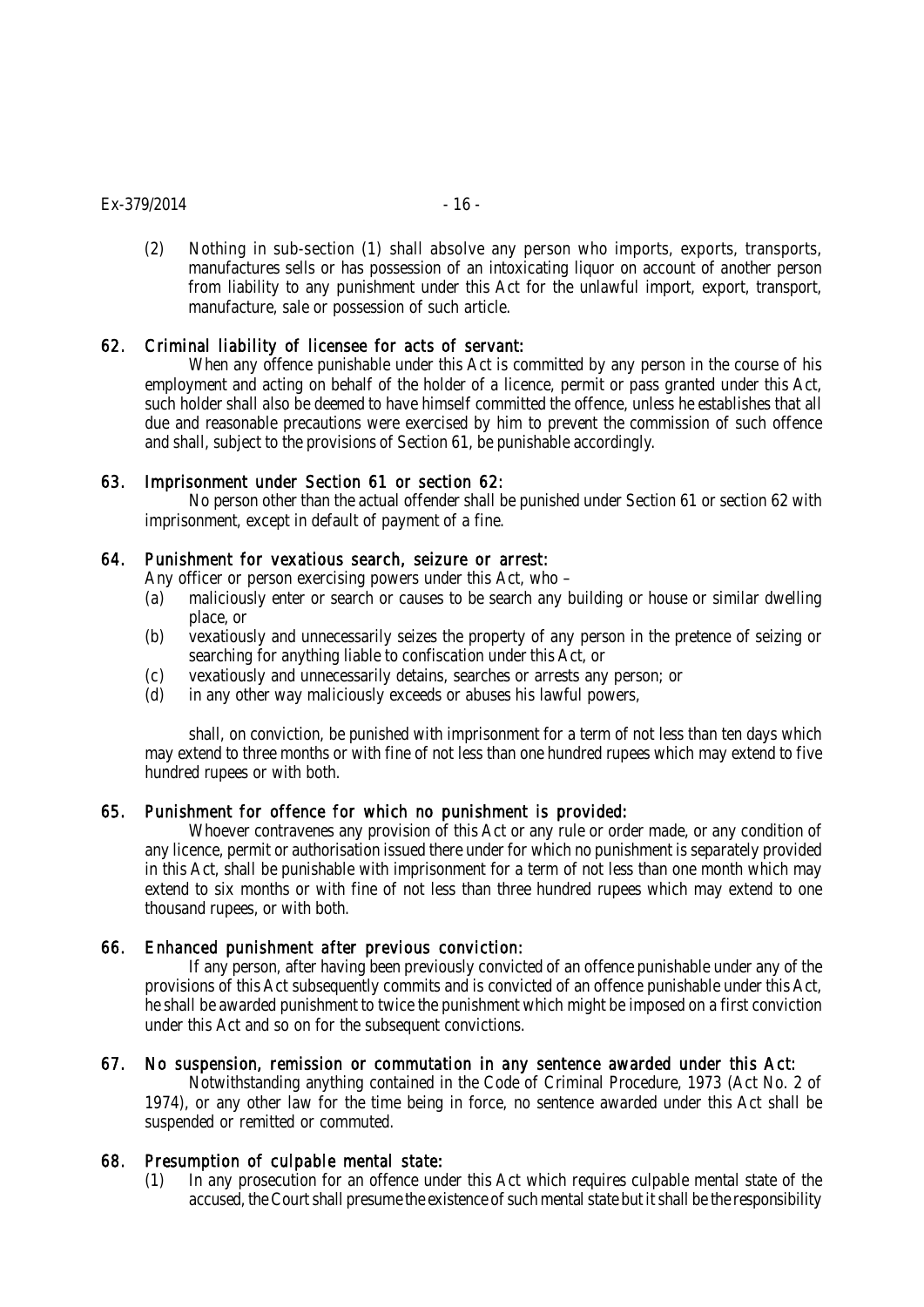of the accused to prove the fact that he had no such mental state with respect to the act charged as an offence in that prosecution.

Explanation:- In this section, *'Culpable mental state'* includes intention, motive, knowledge of a fact and belief in or reason to believe, a fact.

(2) For the purpose of this section, a fact is said to be proved only when the Court believes it to exist beyond a reasonable doubt and not merely when its existence is established by a preponderance of probability.

## 69. Presumption to the commission of an offence:

- (1) In trial under any of the provisions of this Act, it shall be presumed without further evidence, until the contrary is proved, that the accused person has committed an offence under this Act in respect of liquor, or any still, barrel, pot, tin, utensil, implement or apparatus, whatsoever for the manufacture of liquor or any material which have undergone any process towards the manufacture of any liquor for the possession of which he is unable to account satisfactorily.
- (2) Where in any trial for an offence for manufacture of liquor and using a still, barrel, tin or pot for such purpose in contravention of the provisions of this Act, it is proved that the accused person was present by the side or within the vicinity of the still, barrel, pot or tin while it was working or that he was the owner or occupier having the care, wherein such still, barrel, pot or tin was used, then the burden of proving that the accused person had not used, or had not abetted in using the still, barrel, pot or tin for manufacturing liquor shall be on the accused person and the Court shall, in the absence of such proof presume to the contrary.

# CHAPTER – IX ESTABLISHMENTS, CONTROL, APPEAL AND REVISION

#### 70. Establishments, delegation and withdrawal of powers:

- (1) The administration of the provisions of this Act and the rules made thereunder shall generally be under the charge of the Commissioner.
- (2) The administration of the provisions of this Act and the rules made thereunder and the collection of the excise revenue within a District shall ordinarily be under the charge of the Superintendent of Excise & Narcotics, or any officer empowered on this behalf.

#### 71. Control, appeal and revision:

- (1) Orders passed under this Act or under any rule made shall be appealable in such cases, to such authorities and under such procedure as may be prescribed by rules made under Section 73.
- (2) The Government may revise any order passed by the Commissioner or by any officer exercising the powers of an appellate authority under any rule made under Section 73.

#### 72. Correction of errors:

Clerical or arithmetical errors in any order passed under this Act or errors arising therein from any accidental slip or omission may at any time be corrected by the officer who passed the order.

## CHAPTER – X MISCELLANEOUS PROVISIONS

## 73. Power of Government to make rules:

(1) The Government may, by notification, make rules or order for the purpose of carrying out the provisions of this Act.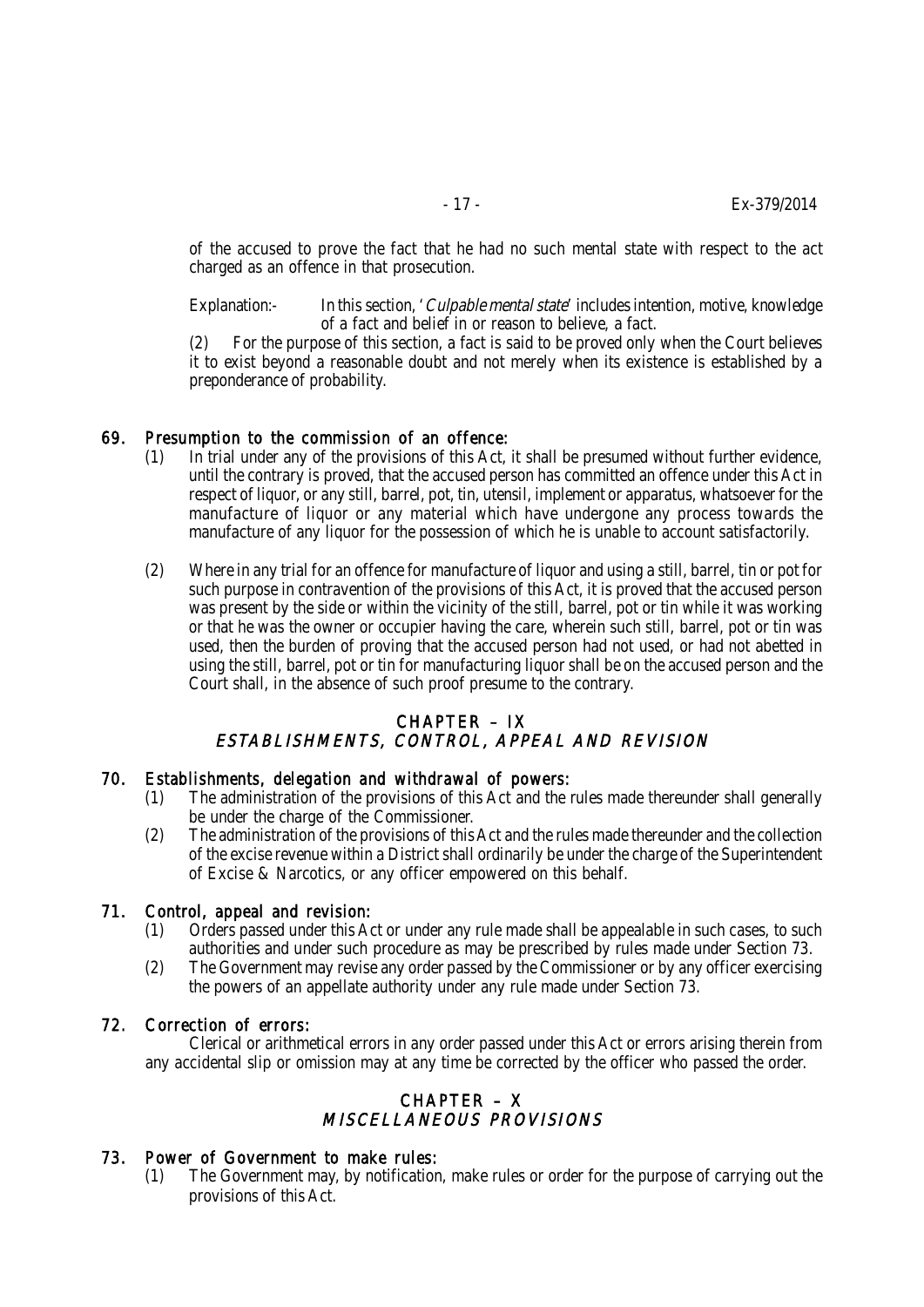#### $Ex-379/2014$  - 18 -

- (2) In particular and without prejudice to the generality of the foregoing provision, such rules and notifications may provide –
	- (a) for regulating the import, export, transport, sale, purchase, possession, or consumption of any intoxicating liquor;
	- (b) for regulating the periods for which licences, permits or passes for the wholesale or retail vend of any intoxicating liquor may be granted, and the number of such licences, permits or passes which may be granted for any local area and particulars to be contained in the licences, permit or passes granted under this Act;
	- (c) for prohibiting the grant of licences, permits or passes for the retail sale of any intoxicating liquor at any place or within any local area as may be described in the rules, or for defining the places in the vicinity of which shops for the retail sale of any intoxicating liquor shall not ordinarily be licenced;
	- (d) for regulating the procedure to be followed and prescribing the matters to ascertain before any licence or permit for the wholesale or retail vend of any intoxicating liquor is granted for any locality;
	- (e) for regulating the manufacture, supply or storage of any intoxicating liquor, and also for regulating –
		- (i) the establishment, inspection, supervision, management and control of any place for the manufacture, supply or storage of any intoxicating liquor and the provision and maintenance of fittings, implements and apparatus therein;
		- (ii) the bottling of liquor;
		- (iii) the place and manner of levying duty on intoxicating liquor and to the refund thereof;
	- $(f)$  for fixing the strength, price or quality in excess of or below which any intoxicating liquor shall not be supplied or sold, and the quantity in excess of which denatured spirit shall not be possessed, and for prescribing a standard of quality for any intoxicating liquor;
	- (g) for declaring how spirit manufactured in India shall be denatured and for causing spirit so manufactured to be denatured through the agency or under the supervision of servants of the Government and for ascertaining whether any spirit so manufactured has been denatured;
	- (h) for regulating the deposit of any intoxicating liquor in a bonded warehouse established and authorized under this Act, and the removal of any intoxicating liquor from any such bonded warehouse or from any distillery or brewery;
	- (i) for prescribing the scale of fees or the manner of fixing the fees payable in respect of any exclusive privilege granted in this Act, or any licence, permit or pass granted under this Act, or in respect of the storing of any intoxicating liquor;
	- (j) for regulating the place and manner of payment of such fees;
	- (k) for prescribing the restriction under which or the conditions on which any licence, permit or pass, may be granted, cancelled or suspended, and also for:–
		- (i) regulating or prohibiting the reduction of liquor by a licenced manufacturer or licenced vendor from a higher to a lower strength;
		- (ii) prescribing the nature and regulating the arrangement of the premises in which any intoxicating liquor may be sold, and prescribing the notices to be exposed at such premises;
		- (iii) prohibiting or regulating the employment by the licensee of any person or class of person to assist him in his business;
		- (iv) prescribing the days and hours during which any licenced premises may or may not be kept open, and providing for the closing of such premises on special occasions;
		- (v) prescribing the accounts and registers to be maintained and the returns to be submitted by the licensees relating to their business, and;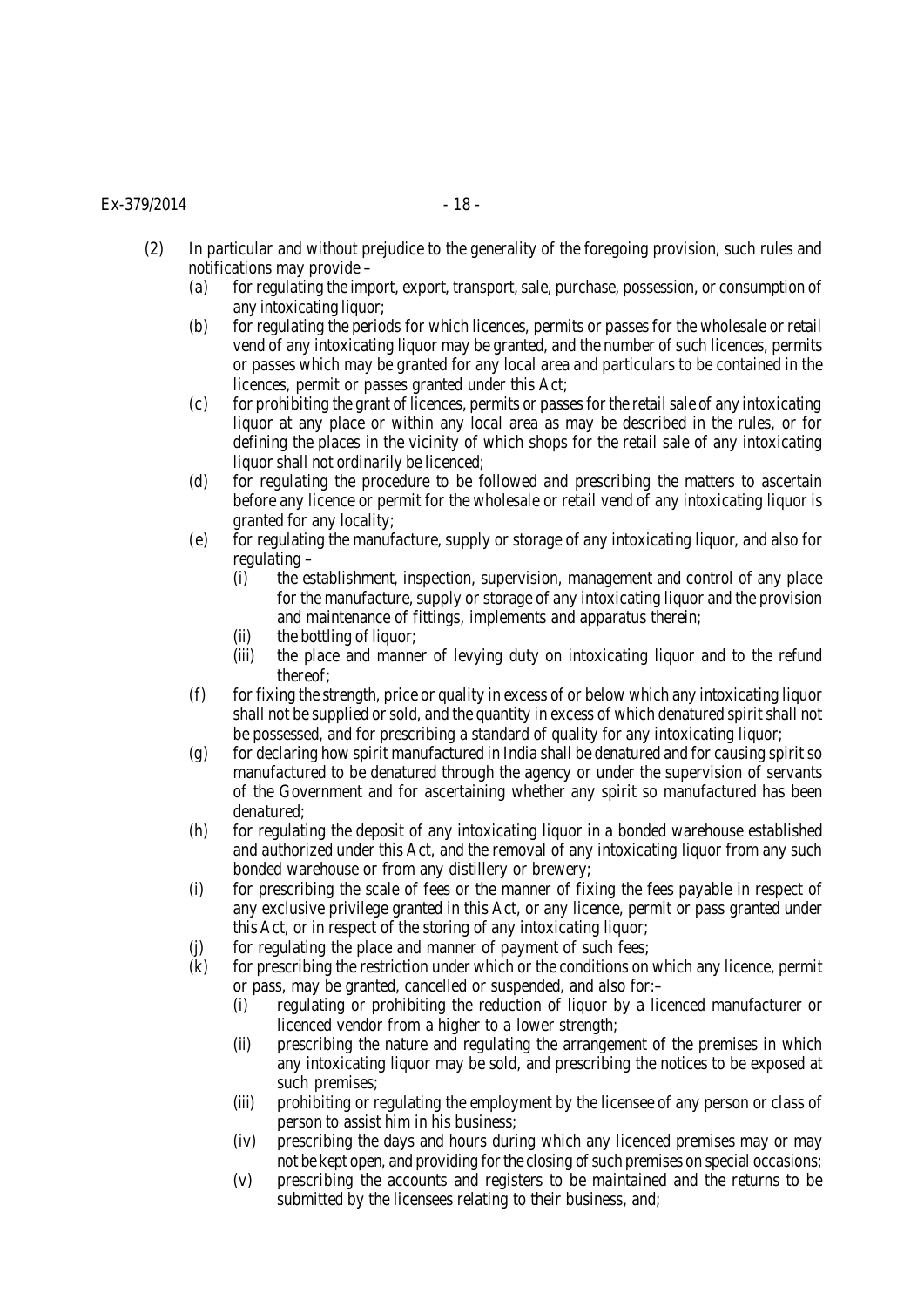- (vi) regulating the transfer of licences, permits or passes;
- (l) for the destruction or for the disposal in any other manner, of any intoxicating liquor unfit for consumption; and for regulating the disposal or destruction of articles or things confiscated or seized under the Act.
- (m) any other matter which may be prescribed
- (3) Every rules made under the Act shall be laid, as soon as may be after it is made, before the Legislative Assembly of Mizoram. The Legislative Assembly of Mizoram may make any modification in the rules or decides that the rules should not be made, the rule shall thereafter have effect only in such modified form or be of no effect, as the case may be.

#### 74. Power of Government to exempt intoxicating liquor from provisions of the Act:

The Government may, by notification, either wholly or partially, and subject to such condition (if any) as it may think fit to prescribe, exempt any intoxicating liquor from all or any of the provisions of this Act, either throughout Mizoram or in any specified local area, or for any specified period or occasion or as regards any specified class of persons.

#### 75. Things liable to confiscation:

Whenever an offence punishable under the Act has been committed, the following things shall be liable to confiscation, namely–

- (a) the intoxicating liquor, still, utensils, implement, apparatus or materials in respect of or by means of which such offence has been committed:
- (b) any intoxicating liquor lawfully imported, transported, manufactured and held in possession or sold, along with any intoxicating liquor liable to confiscation as aforesaid:
- (c) the receptacles, packages and coverings in which anything liable to confiscation under clause (a) or clause (b) is found and the other contents, if any, of such receptacles and packages, and
- (d) the animal, cart, raft, vehicle, vessel, or other conveyances used in carrying anything referred to in the foregoing clauses:

Provided that no animal, cart, raft, vehicle, vessel, or other conveyance as specified in clause (d) shall be liable to confiscation unless the owner thereof is proved to have been implicated in the commission of the offence.

Explanation:- For the purposes of this section, "owner" includes, in relation to any animal, cart, raft, vehicle, vessel, or other conveyance,–

- (i) which is in the possession of a minor, the guardian of such minor, or
- (ii) which is the subject of a hire purchase agreement, the person in possession thereof under the agreement.

#### 76. Confiscation by Magistrate:

When, in any case tried by a Magistrate, the Magistrate decides that the seized article is liable to confiscation under Section 75, he shall order such thing to be confiscated and placed at the disposal of the Commissioner.

#### 77. Confiscation by Superintendent of Excise & Narcotics:

When an investigation is made, and if it appears to the Superintendent of Excise & Narcotics that an offence under this Act has been committed, and that anything seized under this Act is liable to confiscation and it further appears that the offender is not known or cannot be found, the Superintendent of Excise & Narcotics or any officer authorized by the Commissioner shall inquire into and determine the case and, if he finds that the thing is liable to confiscation under this Act, shall order such confiscation and the articles so confiscated shall be placed at the disposal of the Commissioner or to any officer specially authorized by the Commissioner for disposal of such confiscated articles.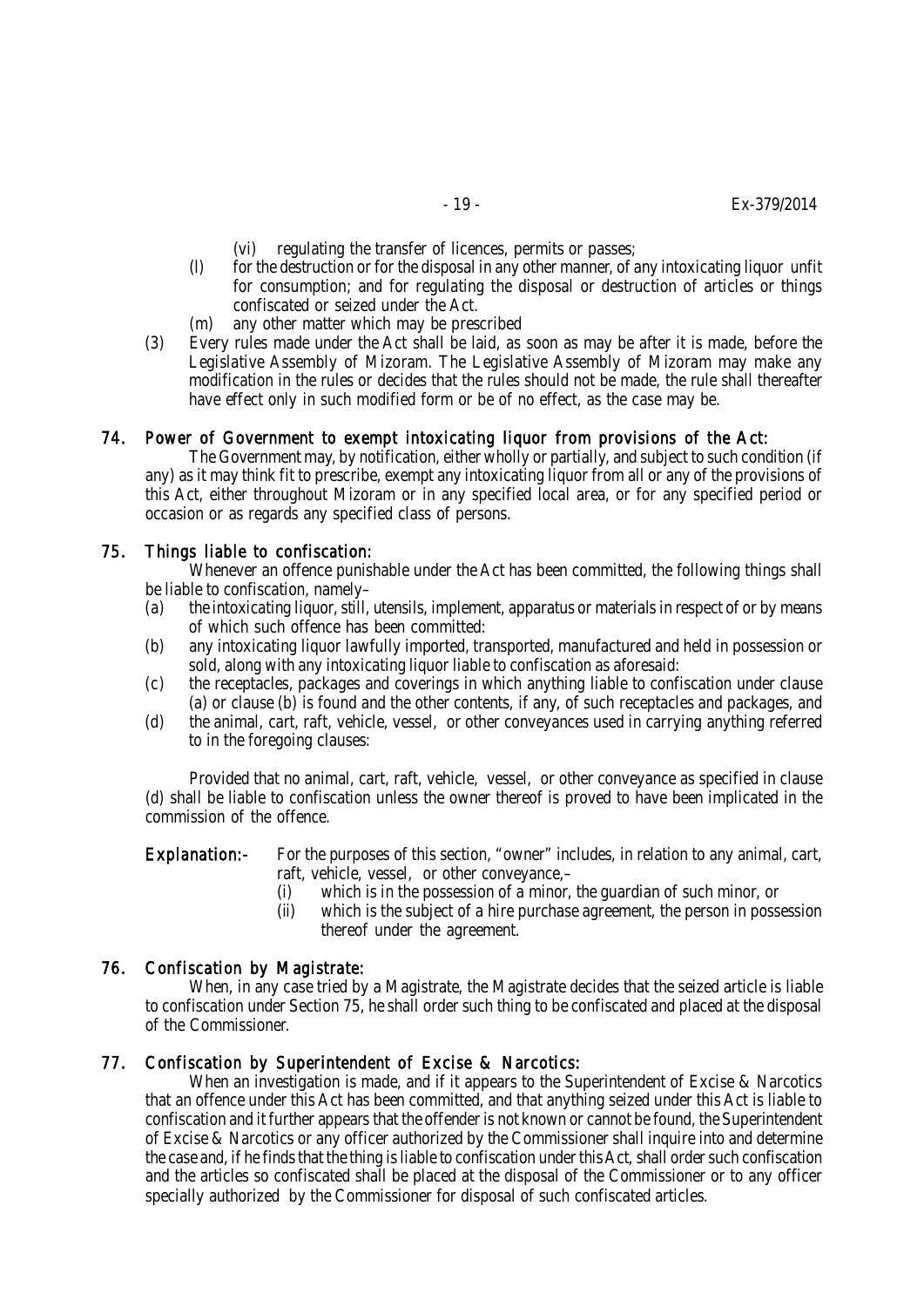#### $Ex-379/2014$  - 20 -

Provided that no such order shall be made until the expiration of one month from the date of seizing the thing intended to be confiscated or without hearing any person who may appear within that period and claim any right to such thing, and evidence if any which he produces in support of his claim.

Provided further that, if the thing in question is liable to speedy and natural decay, or if the Superintendent of Excise & Narcotics or any officer authorized by the Commissioner for this purpose, is of the opinion that its sale would be for the benefit of the owner, the Superintendent of Excise & Narcotics or any officer authorized by the Commissioner for this purpose may at any time direct it to be sold; and the provisions of this section shall, as nearly as practicable, apply to the net proceeds of such sale.

## 78. Power to compound offences:

- (1) The Commissioner or any Excise & Narcotics Officer not below the rank of Inspector authorized by the Commissioner, by general or special order in this behalf,–
	- (a) may accept from any person whose licence, permit or pass is liable to be cancelled or suspended under clause (a), clause (b) or clause (c) of sub-section (1) of Section 21, or who is reasonably suspected of having committed an offence punishable under any section of this Act other than Section 42, payment of a sum of money not exceeding ten thousand rupees in lieu of such cancellation or suspension or instituting a prosecution in respect of such offence, as the case may be, and
	- (b) may, in any case in which any property has been seized as being liable to confiscation under this Act, release the same on receiving payment of the value thereof, as estimated by the Commissioner or such Excise & Narcotics officer, or of such smaller sum as the Commissioner or the officer may think fit.
- (2) When the payments referred to in sub-section (1) have been duly made, the accused person, if in custody, shall be discharged, and the property seized, if any, shall be released; and no further proceedings shall be taken against such person or property.

## 79. Bar to legal proceeding:

- (1) No suit or other legal proceedings shall lie against any person in respect of anything which is done in good faith or intended to be done in pursuance of this Act or the rules made thereunder.
- (2) No suit or other legal proceedings shall lie against the Government for any damage caused by anything which is done in good faith or intended to be done in pursuance of this Act or the rule made thereunder.

## 80. Limitation of suit and prosecutions:

- (1) No Magistrate shall take cognizance of any offence charged against any Excise and Narcotics or Police personnel for the commission of an offence in course of the performance of duty under this Act unless the prosecution is instituted within three months of the commission of the act complained of.
- (2) Notwithstanding anything contained in this Act or in any other law for the time being in force, when any Excise & Narcotics or Police personnel is accused of any offence to have committed by him while acting or purporting to act in the discharge of his official duty under this Act, no Court shall take cognizance of such offence, except with the previous sanction of the Government under section 197 of the Code of Criminal Procedure, 1973 and section 19 of the Prevention of the Corruption Act, 1988, as the case may be.

# 81. The State Prohibition Council and the District Prohibition Committee:

(1) The state Government may by notification, establish with effect from such date as it may specify in such notification a council/committee to be known as The State Prohibition Council